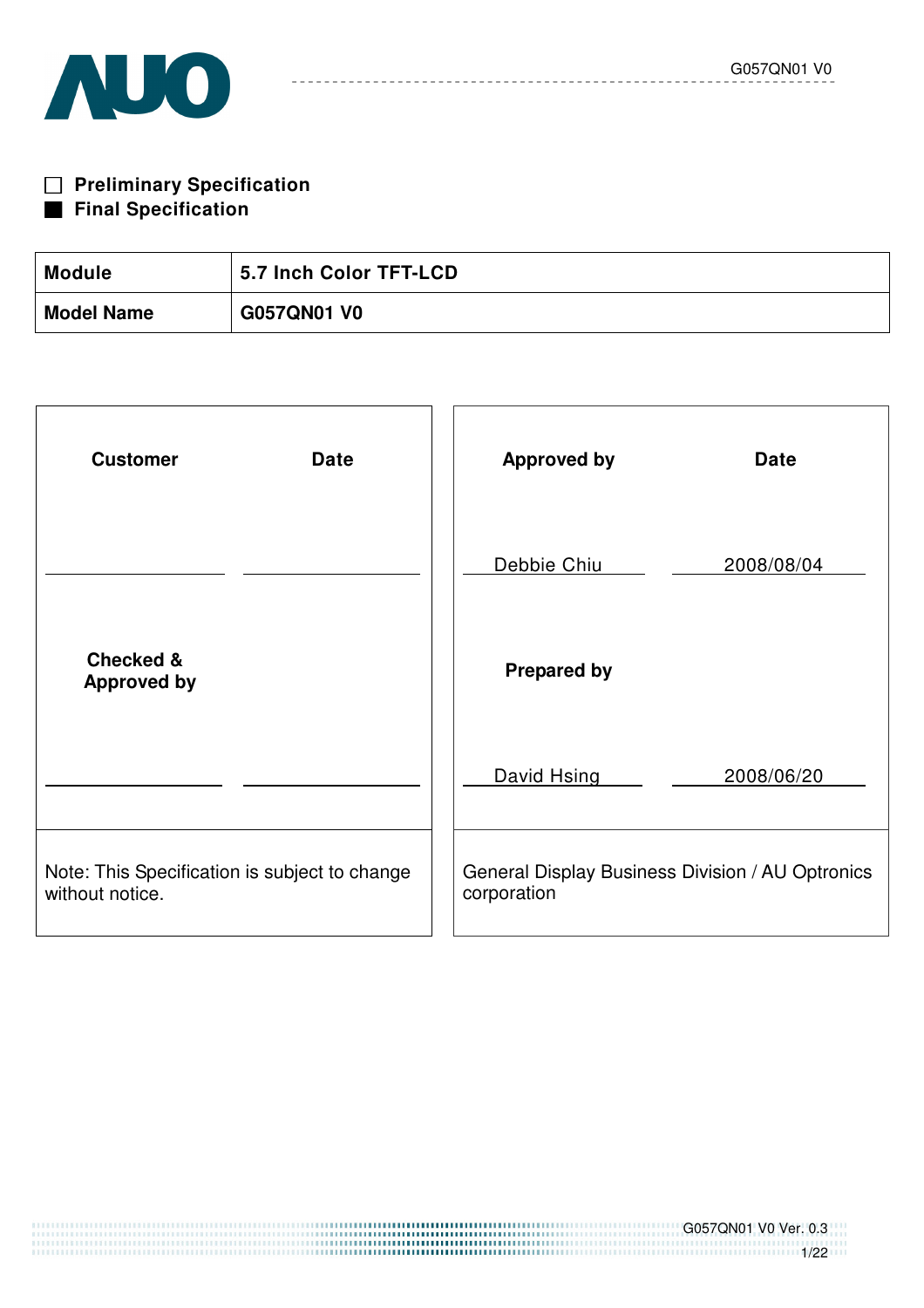

# **Contents**

 $- - - - - -$ 

<u> - - - - - - - - -</u>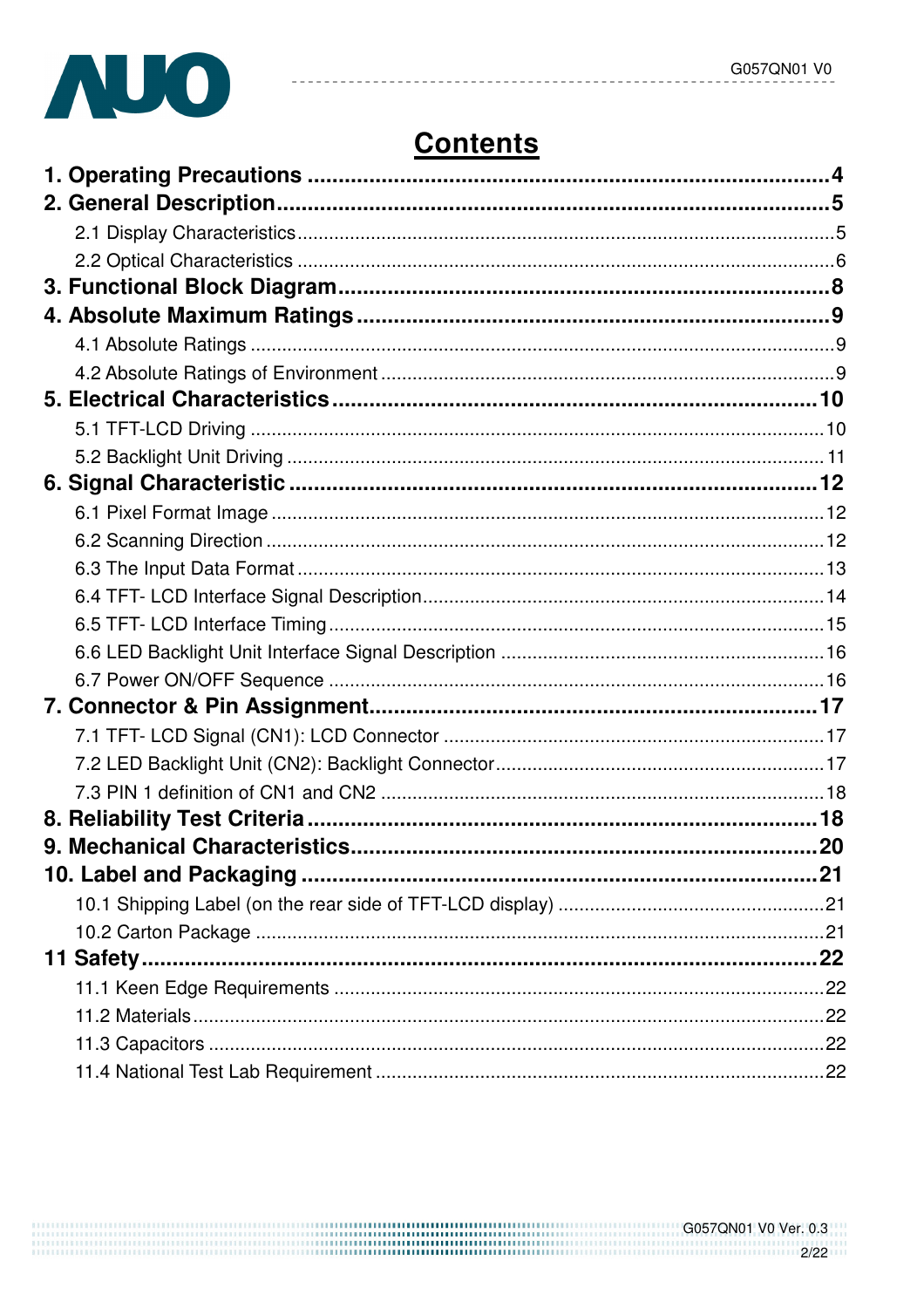

# **Record of Revision**

 $- - - - - - - - - -$ 

\_\_\_\_\_\_\_\_\_\_

| <b>Version and Date</b> | Page | Old description                                                                                                                                                                                                                                                                                           | <b>New Description</b>                                                                                                                                                                                                                                                         | Remark        |
|-------------------------|------|-----------------------------------------------------------------------------------------------------------------------------------------------------------------------------------------------------------------------------------------------------------------------------------------------------------|--------------------------------------------------------------------------------------------------------------------------------------------------------------------------------------------------------------------------------------------------------------------------------|---------------|
| 0.1, Oct. 04, 2007      | All  | First edition preliminary specifications                                                                                                                                                                                                                                                                  |                                                                                                                                                                                                                                                                                |               |
| 0.2, Nov.20, 2007       | 5    | No description                                                                                                                                                                                                                                                                                            | Add "The most suitable view angle:12<br>o'clock"                                                                                                                                                                                                                               | Section 2.1   |
|                         | 11   | No description                                                                                                                                                                                                                                                                                            | Add " $V_F$ typical specification"<br>Add "Note 1"                                                                                                                                                                                                                             | Section 5.2.1 |
|                         | 16   | Pin 3: Hsync<br>Pin 4: Vsync                                                                                                                                                                                                                                                                              | Pin 3: NC<br>Pin 4: NC                                                                                                                                                                                                                                                         | Section 7.1   |
|                         | 19   |                                                                                                                                                                                                                                                                                                           | 2D drawing update<br>Add" Suggested applying torque:<br>$0.15 - 0.2$ Nm <sup>"</sup>                                                                                                                                                                                           | Section 9     |
| 0.3, Jun.19, 2008       | 5    | <b>Typical Power Consumption</b><br>2.19W (LCD:0.69W/LED BLU: 1.5W)                                                                                                                                                                                                                                       | <b>Typical Power Consumption</b><br>1.57W (LCD:0.37W/LED BLU: 1.2W)                                                                                                                                                                                                            | Section 2.1   |
|                         | 6    |                                                                                                                                                                                                                                                                                                           | <b>Revise Optical Characteristics</b>                                                                                                                                                                                                                                          | Section 2.2   |
|                         | 9    | <b>Absolute Ratings</b><br>$I_F$ : Max.=30mA<br>$V_B$ : Max.= No definition<br>I <sub>B</sub> : Max.= No definition                                                                                                                                                                                       | <b>Absolute Ratings</b><br>$I_F$ : Max.=20mA<br>V <sub>B</sub> : Max.=5V<br>$IB$ : Max.=100 $\mu$ A                                                                                                                                                                            | Section 4.1   |
|                         | 10   | <b>Power Specification</b><br>IDD: Typ.=210mA<br>PDD: Typ.=0.69W                                                                                                                                                                                                                                          | <b>Power Specification</b><br>IDD: Typ.=115mA, Max.=130mA<br>PDD: Typ.=0.37W, Max.=0.43W                                                                                                                                                                                       | Section 5.1.1 |
|                         | 11   | Parameter guideline for LED<br>I <sub>F</sub> : Max.= No definition<br>$V_F$ : Typ.= 27.6V (I <sub>F</sub> =15mA, Ta=-30 °C)<br>$V_F$ : Typ.= 26.4V, Max.= TBD (I <sub>F</sub> =15mA, Ta=25 °C)<br>$V_F$ : Typ.= 25.2V (I <sub>F</sub> =15mA, Ta=85 °C)<br>Operating life: Min.=20000 hrs, Max.=40000 hrs | Parameter guideline for LED<br>$I_F$ : Max.=20mA<br>$V_F$ : Typ.= 28.0V (IF=15mA, Ta=-30 °C)<br>$V_F$ : Typ. = 26.8V, Max. = 32.0V (I==15mA, Ta=25 °C) Section 5.2.1<br>$V_F$ : Typ.= 26.1V (I <sub>F</sub> =15mA, Ta=85 °C)<br>Operating life: Min.=25000 hrs, Max.=50000 hrs |               |
|                         | 17   | LCD Connecter<br>Manufacture: Hirose or compatible<br>Mating Connecter Model Number: FH12-33S-0.5SH (55)                                                                                                                                                                                                  | <b>LCD Connecter</b><br>Manufacture: Starconn or compatible<br>Mating Connecter Model Number: 089H33-000100-G2-R                                                                                                                                                               | Section 7.1   |
|                         | 17   | <b>Backlight Connecter</b><br>Manufacture: JST or compatible<br>Connecter Model Number: SHLP-06V-S-B or compatible<br>Pin #4 color: Blue<br>Pin #5 color: White                                                                                                                                           | <b>Backlight Connecter</b><br>Manufacture: STM or compatible<br>Connecter Model Number: P24021P6 or compatible<br>Pin #4 color: White<br>Pin #5 color: Blue                                                                                                                    | Section 7.2   |
|                         | 21   | Carton Package<br>Max. capacity: No definition<br>Max. weight: No definition                                                                                                                                                                                                                              | Carton Package<br>Max. capacity: 60 pcs TFT-LCD module per carton Section 10.2<br>Max. weight: 12.65 Kg per carton                                                                                                                                                             |               |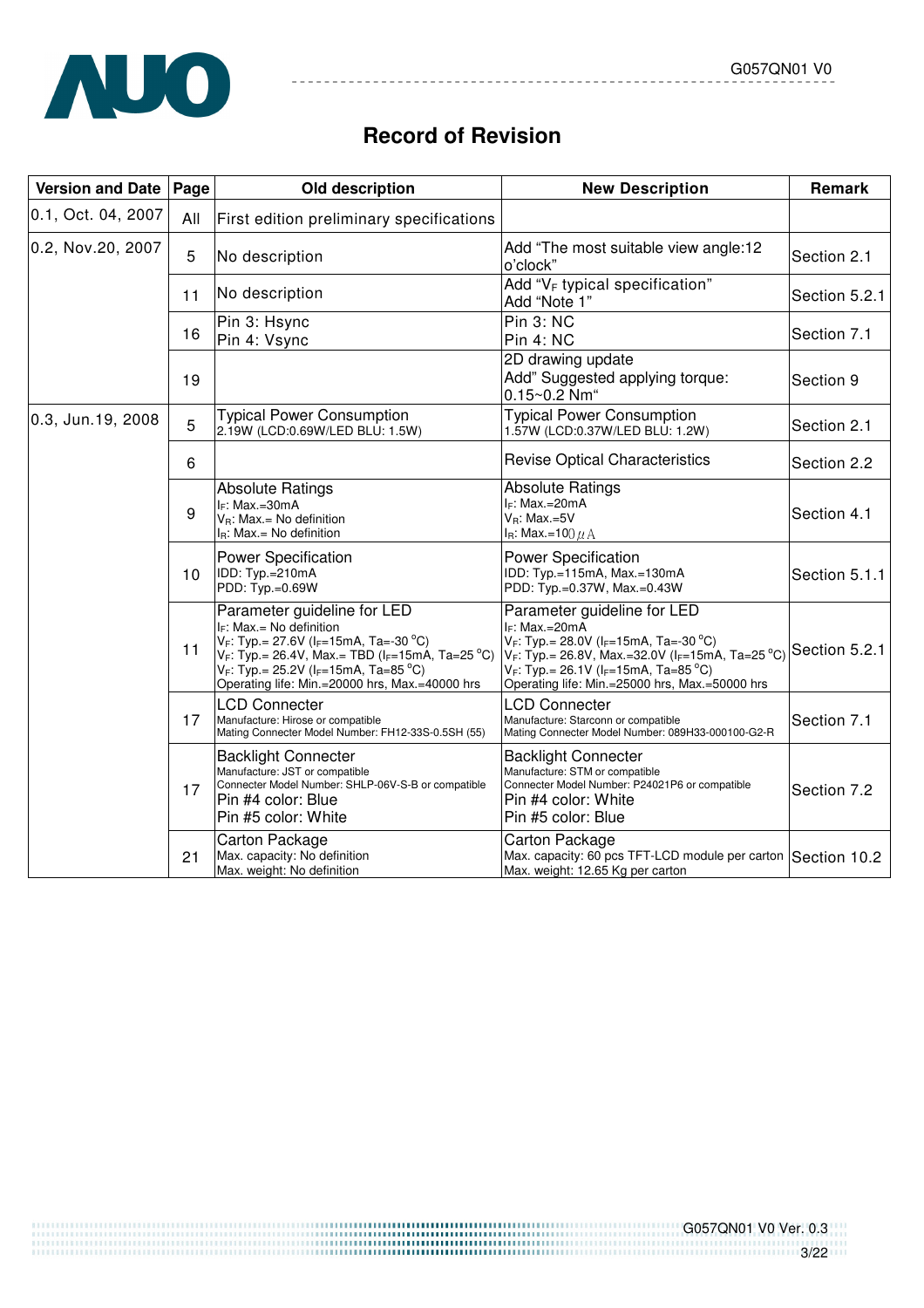

# **1. Operating Precautions**

- 1) Display area (Polarizer) of TFT-LCD Module is easily to be damaged, please be cautious and not to scratch it.
- 2) Be sure to power off your machine before connecting or disconnecting your signal cable to TFT-LCD Module.
- 3) Wipe off water drop on display area immediately. Long contact with water may cause discoloration or spots.
- 4) When the panel surface is soiled, wipe it with absorbent cotton or soft cloth.
- 5) Display area (Glass) of TFT-LCD Module may be broken or cracked if bump Module against hard object.
- 6) To avoid ESD (Electro Static Discharde) damage, be sure to ground yourself before handling TFT-LCD Module.
- 7) Do not open nor modify the TFT-LCD module assembly.
- 8) Do not press the reflector sheet at the back of the module to any direction.
- 9) In case if TFT-LCD module has to be put back into the packing container slot after it was taken out from the container, do not press the center of the LED Reflector edge. Instead, press at the far ends of the LED Reflector edge softly. Otherwise the TFT-LCD Module may be damaged.
- 10) When inserting or removing of your signal cable to TFT-LCD Module, be sure not to apply abnormal force (rotate, tilt…etc.) to the Connector of the TFT-LCD Module.
- 11) TFT-LCD Module is not allowed to be twisted & bent even force is added on module in a very short time. Please design your display product well to avoid external force applying to module by end-user directly.
- 12) Small amount of materials without flammability grade are used in the TFT-LCD module. The TFT-LCD module should be supplied by power complied with requirements of Limited Power Source (IEC60950 or UL1950), or be applied exemption.
- 13) Severe temperature condition may result in different luminance, response time.
- 14) Continuous operating TFT-LCD Module under high temperature environment may accelerate LED light bar exhaustion and reduce luminance dramatically.
- 15) The data on this specification sheet is applicable when TFT-LCD module is placed in landscape position.
- 16) Continuous displaying fixed pattern may induce image sticking. It's recommended to use screen saver or moving content periodically if fixed pattern is displayed on the screen.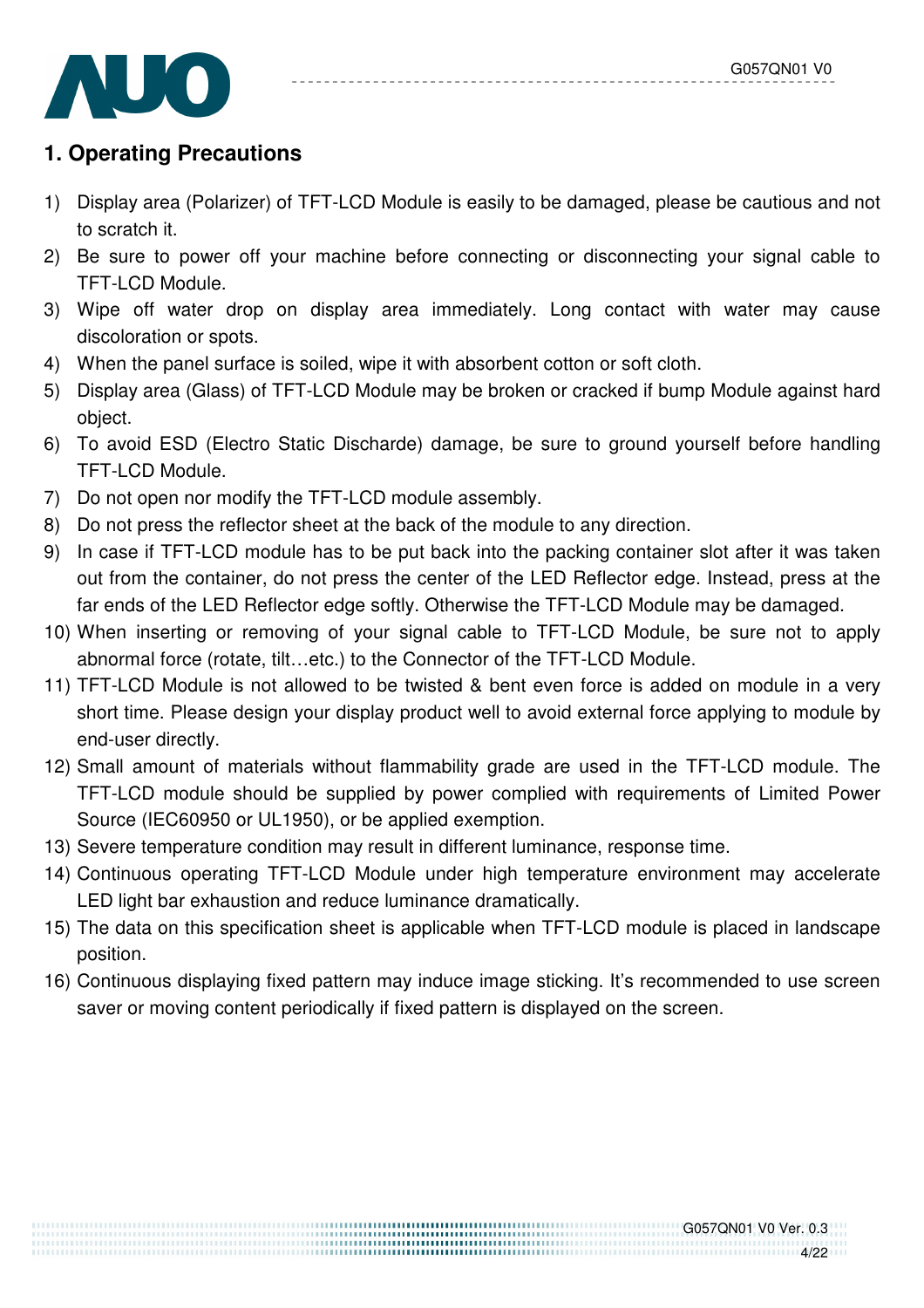

G057QN01 V0 is designed for industrial display applications with QVGA (320 x RGB x 240) resolution and 262k colors (RGB 6-bits). It is composed of a TFT-LCD panel, driver ICs, control and power supply circuits board and backlight unit. G057QN01 V0 offers CMOS interface for display signal input. LED driving board for backlight unit is not included.

## **2.1 Display Characteristics**

The following items are G057QN01 V0 characteristics summary at 25  $\degree$ C(Room Temperature).

| <b>Items</b>                                                     | <b>Unit</b>                 | <b>Specifications</b>                                |
|------------------------------------------------------------------|-----------------------------|------------------------------------------------------|
| Screen Diagonal                                                  | inch                        | 5.7                                                  |
| <b>Active Area</b>                                               | mm                          | $115.2(H) \times 86.4(V)$                            |
| Pixels H x V                                                     |                             | 320 x 3(RGB) x 240                                   |
| <b>Pixel Pitch</b>                                               | mm                          | $0.36 \times 0.36$                                   |
| Pixel Arrangement                                                |                             | R.G.B. Vertical Stripe                               |
| Display Mode                                                     |                             | TN, Normally White                                   |
| Nominal Input Voltage VDD                                        | Volt                        | 3.3 typ.                                             |
| <b>Typical Power Consumption</b>                                 | Watt                        | 1.57W (LCD:0.37W/LED BLU: 1.2W)<br>All black pattern |
| Weight                                                           | Grams                       | 155g (typ.), 170g (max.)                             |
| <b>Physical Size</b>                                             | mm                          | 144.0(H)x 104.6(V) x 12.3(D) (typ.)                  |
| <b>Electrical Interface</b>                                      |                             | <b>CMOS 6-bit Parallel RGB</b>                       |
| <b>Surface Treatment</b>                                         |                             | Anti-Glare, Hardness 3H                              |
| <b>Support Color</b>                                             |                             | 262K colors                                          |
| The most suitable view angle                                     |                             | 12 o'clock                                           |
| <b>Temperature Range</b><br>Operating<br>Storage (Non-Operating) | $^{\circ}C$<br>$^{\circ}$ C | $-30$ to $+85$<br>$-30$ to $+85$                     |
| RoHS Compliance                                                  |                             | RoHS Compliance                                      |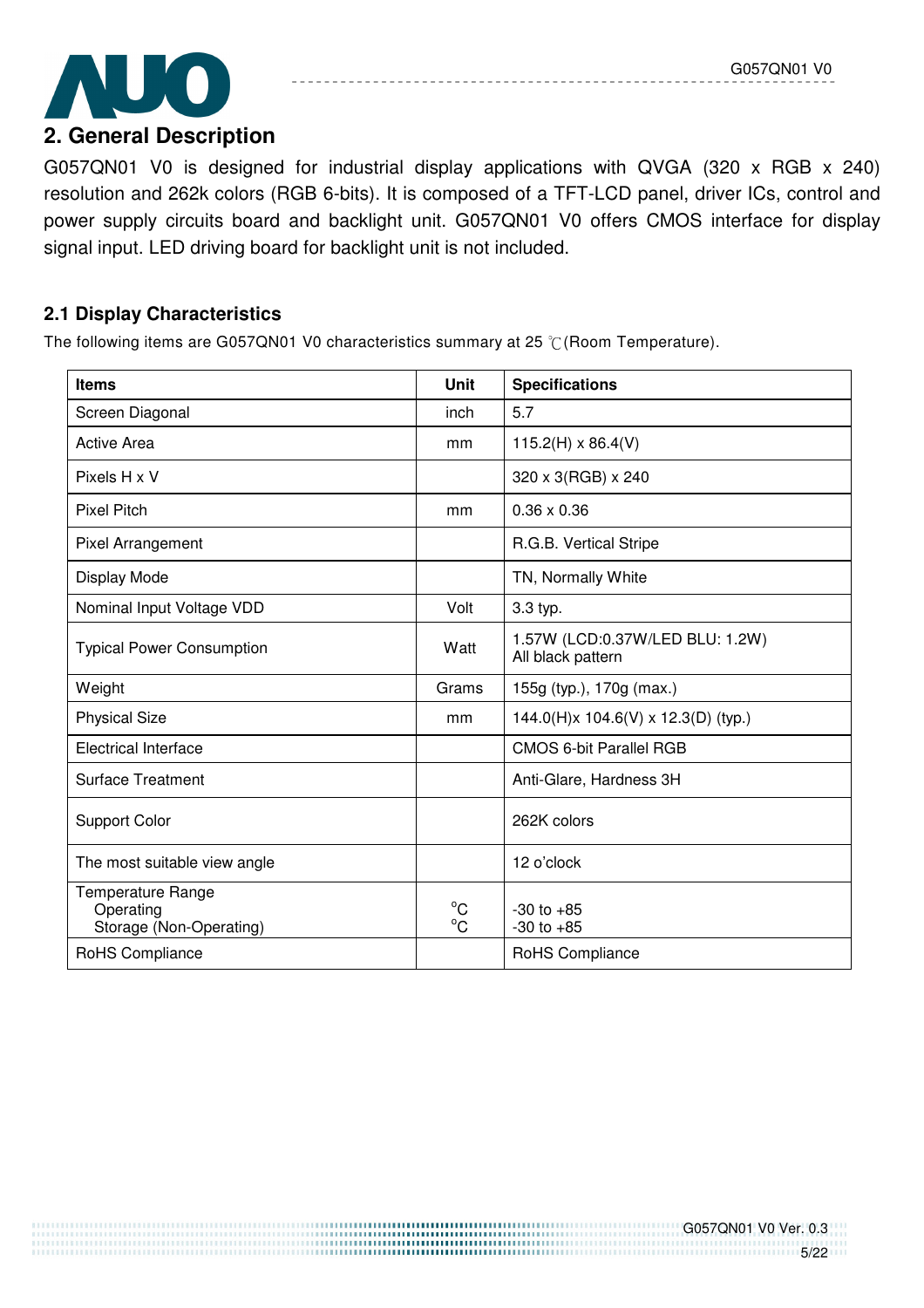

# **2.2 Optical Characteristics**

The optical characteristics are measured under stable conditions at 25°C (Room Temperature).

| Item                                | <b>Unit</b> | <b>Conditions</b>                           |         | Min.                     | Typ.  | Max.                     | Remark          |
|-------------------------------------|-------------|---------------------------------------------|---------|--------------------------|-------|--------------------------|-----------------|
| <b>White Luminance</b>              | cd/m2       | $I_F$ = 15mA / 1 LED line<br>(center point) |         | 300                      | 400   |                          | Note 1          |
| Uniformity                          | $\%$        | 5 Points                                    |         |                          |       | 1.3                      | Note<br>1, 2, 3 |
| <b>Contrast Ratio</b>               |             |                                             |         | 500                      | 800   |                          | Note 4          |
|                                     | msec        | Rising                                      |         | $\overline{\phantom{a}}$ | 15    | 20                       |                 |
| Response Time                       | msec        | Falling                                     |         | $\overline{\phantom{a}}$ | 10    | 15                       | Note 5          |
|                                     | msec        | $Rising + Falling$                          |         | $\overline{\phantom{a}}$ | 25    | 35                       |                 |
|                                     | degree      | Horizontal                                  | (Right) | 70                       | 80    |                          |                 |
| <b>Viewing Angle</b>                | degree      | $CR = 10$                                   | (Left)  | 70                       | 80    | $\overline{\phantom{a}}$ |                 |
|                                     | degree      | Vertical                                    | (Upper) | 60                       | 70    |                          | Note 6          |
|                                     | degree      | $CR = 10$                                   | (Lower) | 60                       | 70    | $\overline{\phantom{a}}$ |                 |
|                                     |             | White x                                     |         | 0.263                    | 0.313 | 0.363                    |                 |
|                                     |             | White y                                     |         | 0.279                    | 0.329 | 0.379                    |                 |
|                                     |             | Red x                                       |         | 0.510                    | 0.560 | 0.610                    |                 |
| Color / Chromaticity<br>Coordinates |             | Red y                                       |         | 0.280                    | 0.330 | 0.380                    |                 |
| (CIE 1931)                          |             | Green x                                     |         | 0.275                    | 0.325 | 0.375                    |                 |
|                                     |             | Green y                                     |         | 0.535                    | 0.585 | 0.635                    |                 |
|                                     |             | Blue x                                      |         | 0.100                    | 0.150 | 0.200                    |                 |
|                                     |             | Blue y                                      |         | 0.055                    | 0.105 | 0.155                    |                 |
| <b>Color Gamut</b>                  | $\%$        |                                             |         | $\overline{\phantom{a}}$ | 50    |                          |                 |

#### Note 1: Measurement method

Equipment Pattern Generator, Power Supply, Digital Voltmeter, Luminance meter (SR\_3 or equivalent)

Aperture  $1^\circ$  with 50cm viewing distance

Test Point Center

Environment  $\lt$  1 lux

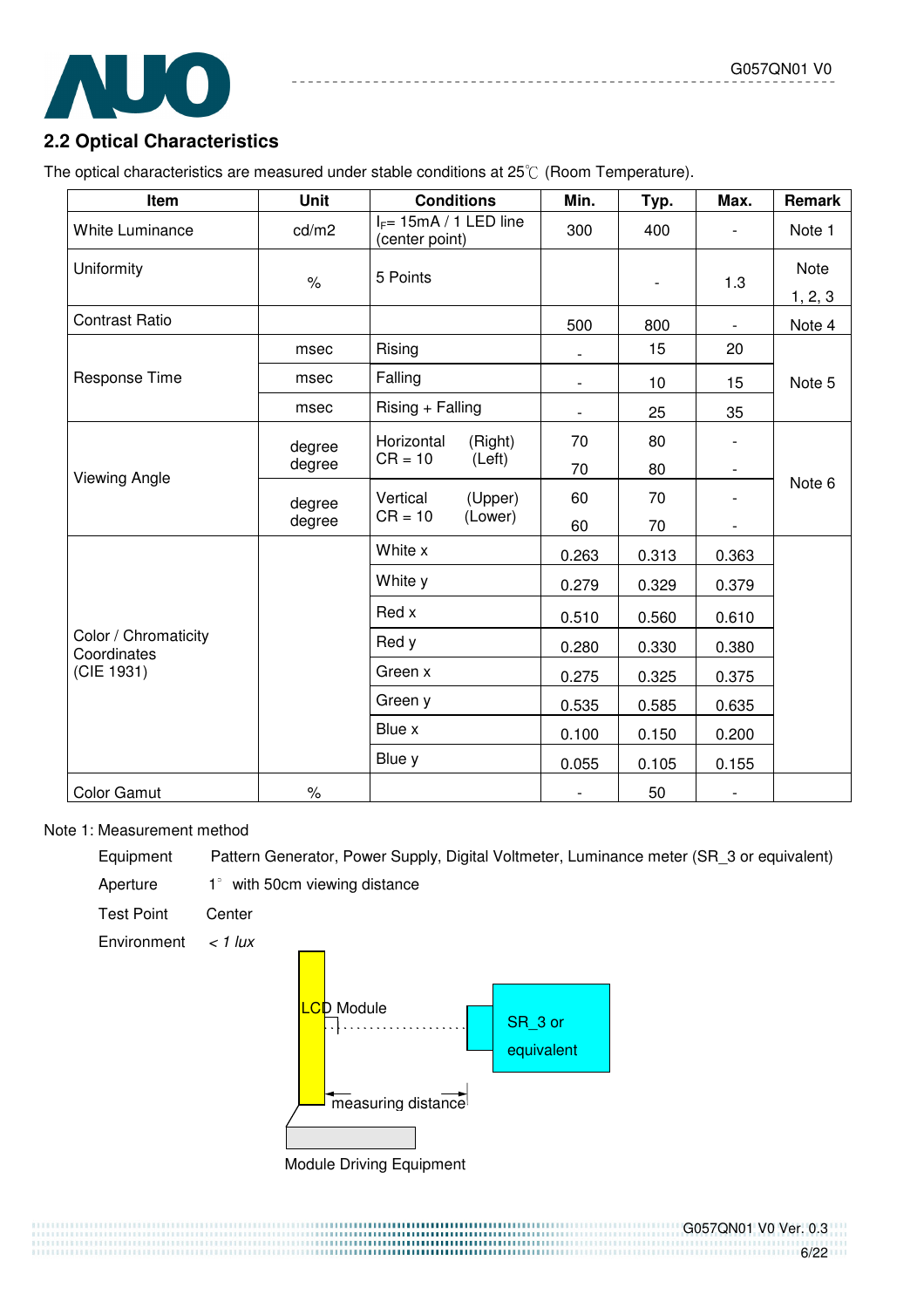

#### Note 2: Definition of 5 points position (Display active area: 115.2mm(W) x 86.4mm(H))



#### Note 3:

The luminance uniformity of 5 points is defined by dividing the maximum luminance value by the minimum luminance value at full white condition.

$$
\delta_{\text{W5}} = \frac{\text{Maximum Brightness of five points}}{\text{Minimum Brightness of five points}}
$$

Note 4: Definition of contrast ratio (CR):

Contrast ratio  $(CR) =$ Brightness @ "White" state Brightness @ "Black" state

Note 5: Definition of response time:

The output signals of photo detector are measured when the input signals are changed from "White" to "Black" (falling time) and from "Black" to "White" (rising time), respectively. The response time interval definition is between 10% and 90% of amplitude. Please refer to the figure as below.

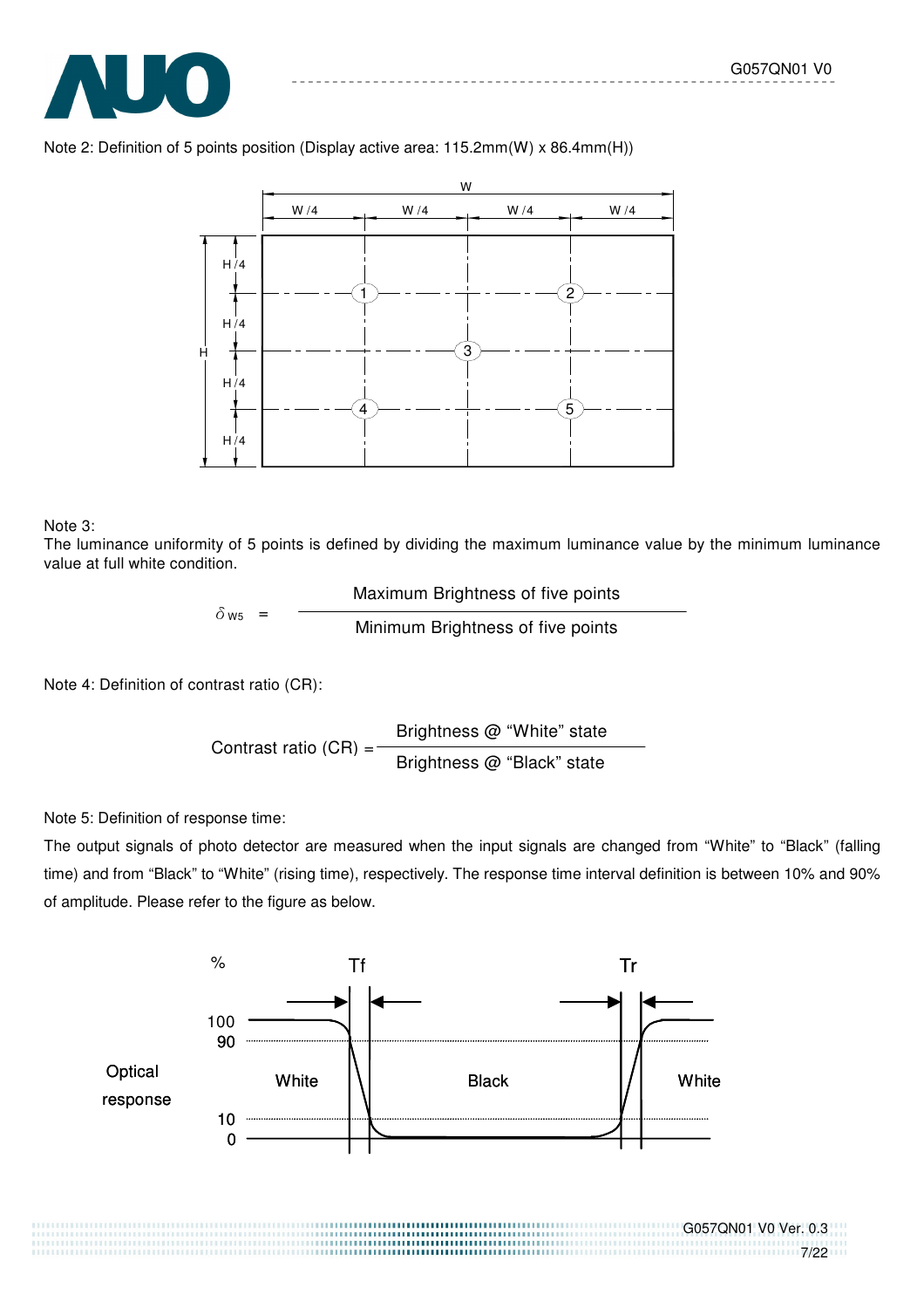G057QN01 V0 Ver. 0.3

8/22



#### Note 6: Definition of viewing angle

Viewing angle is the measurement of contrast ratio  $\geq$  10, at the screen center, over 180° horizontal and 180° vertical range. The 180° horizontal (θ<sub>L</sub>, θ<sub>R</sub>) and 180° vertical (Φ<sub>H</sub>, Φ<sub>L</sub>) range are illustrated as following figure.



# **3. Functional Block Diagram**

The following diagram shows the functional block of the G057QN01 V0 color TFT/LCD module.

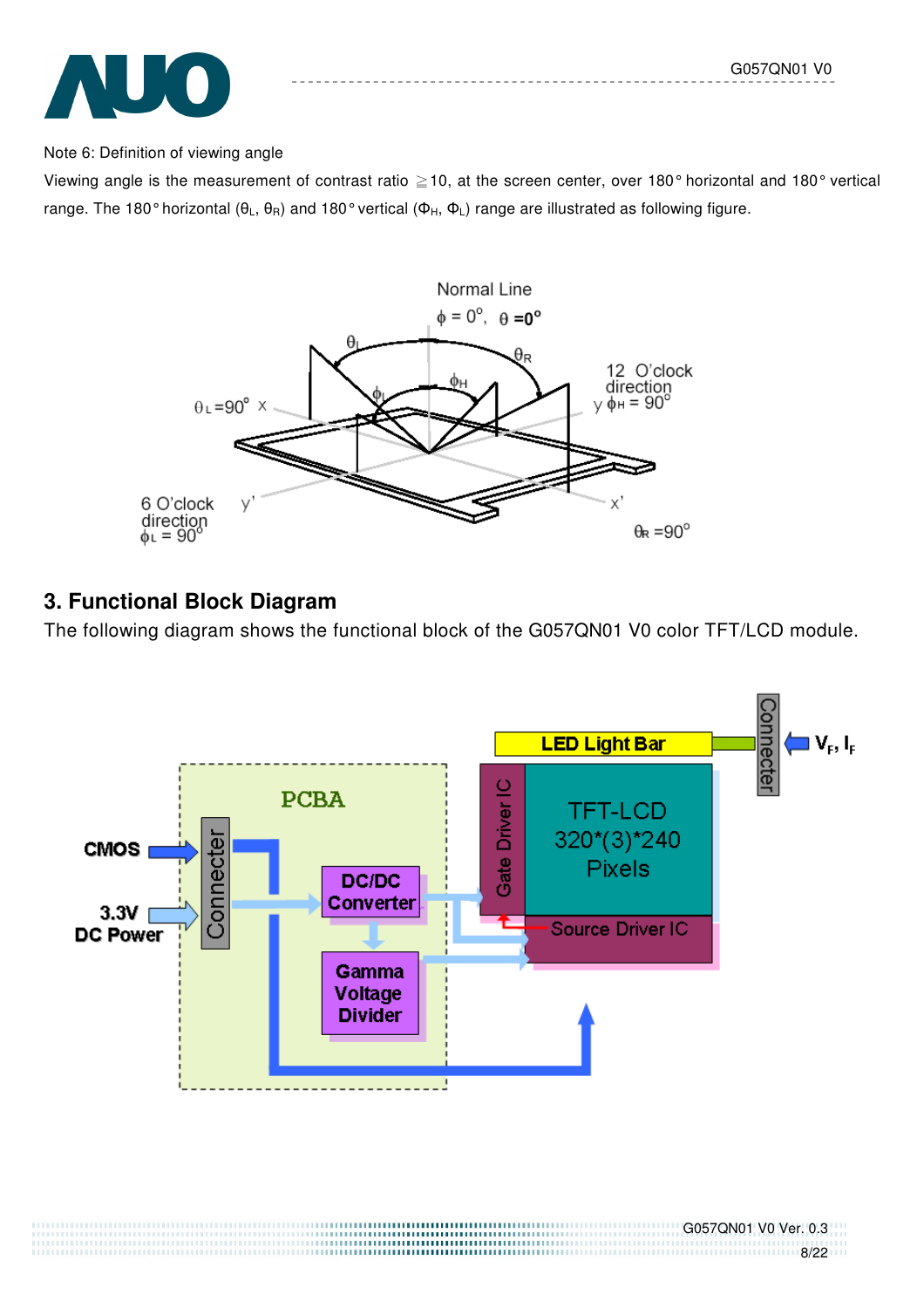# $\overline{\phantom{a}}$ **4. Absolute Maximum Ratings**

# **4.1 Absolute Ratings**

| <b>Item</b>                | Symbol                  | Min    | Max    | Unit    | <b>Remark</b>        |
|----------------------------|-------------------------|--------|--------|---------|----------------------|
| Logic/LCD Drive Voltage    | VDD                     | $-0.3$ | $+3.6$ | Volt    |                      |
| <b>LED Forward Current</b> | ΙF                      | 0      | 20     | mA      |                      |
| <b>LED Reverse Voltage</b> | $\mathsf{V}_\mathsf{R}$ |        | 5      | Volt    |                      |
| <b>LED Reverse Current</b> | ΙŖ                      |        | 100    | $\mu$ A | For each channel LED |

<u> - - - - - - - -</u>

# **4.2 Absolute Ratings of Environment**

| <b>Item</b>                  | Symbol     | Min | Max   | Unit | <b>Remark</b> |
|------------------------------|------------|-----|-------|------|---------------|
| <b>Operating Temperature</b> | TOP        | -30 | $+85$ | ∽    | Note 1, 2     |
| <b>Operation Humidity</b>    | <b>HOP</b> | 5   | 95    | %RH  | Note 1, 2     |
| Storage Temperature          | TST        | -30 | $+85$ | ∽    | Note 1        |
| <b>Storage Humidity</b>      | HST        | 5   | 95    | %RH  | Note 1        |

Note 1: Maximum Wet-Bulb should be  $39^{\circ}$  and no condensation.

Note 2: Only operation is guaranteed. Optical performance should be evaluated at 25°C only.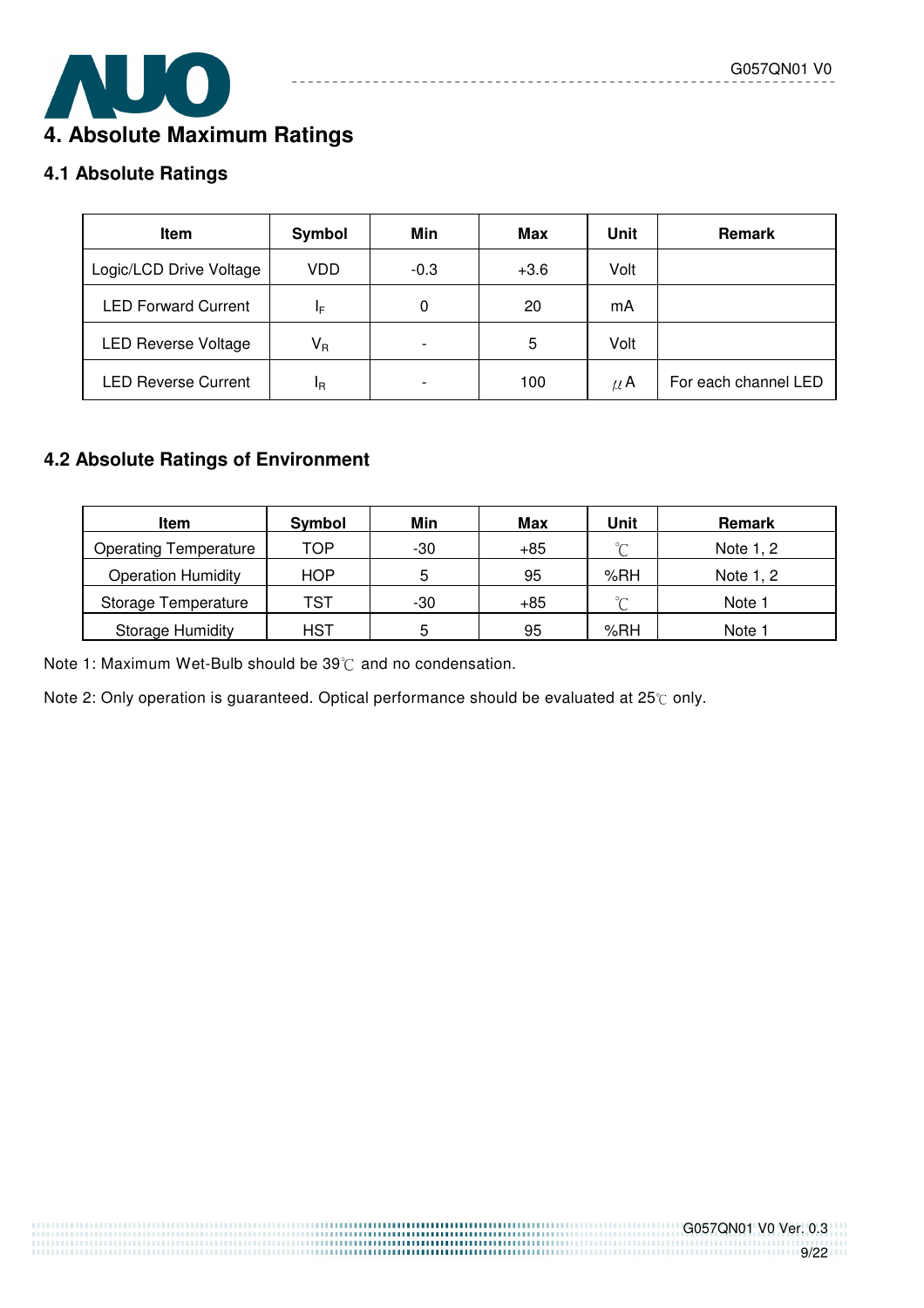10/22



# **5.1 TFT-LCD Driving**

#### **5.1.1 Power Specification**

| Symbol     | <b>Parameter</b>                         | Min | <b>Typ</b>               | Max  | <b>Units</b> | <b>Remark</b>                            |
|------------|------------------------------------------|-----|--------------------------|------|--------------|------------------------------------------|
| <b>VDD</b> | Logic/LCD Drive Voltage                  | 3.0 | 3.3                      | 3.6  | Volt         |                                          |
| <b>IDD</b> | <b>VDD Current</b>                       |     | 115                      | 130  | mA           | All Black Pattern<br>(VDD=3.3V, at 60Hz) |
| Irush      | <b>LCD Inrush Current</b>                |     | $\overline{\phantom{a}}$ | 1.5  | A            | Note 1                                   |
| <b>PDD</b> | <b>VDD Power</b>                         |     | 0.37                     | 0.43 | Watt         | All Black Pattern<br>(VDD=3.3V, at 60Hz) |
| VDDrp      | Allowable Logic/LCD Drive Ripple Voltage |     | $\overline{\phantom{a}}$ | 100  | mVp-p        | All Black Pattern<br>(VDD=3.3V, at 60Hz) |

Note 1: Measurement condition:



G057QN01 V0 Ver. 0.3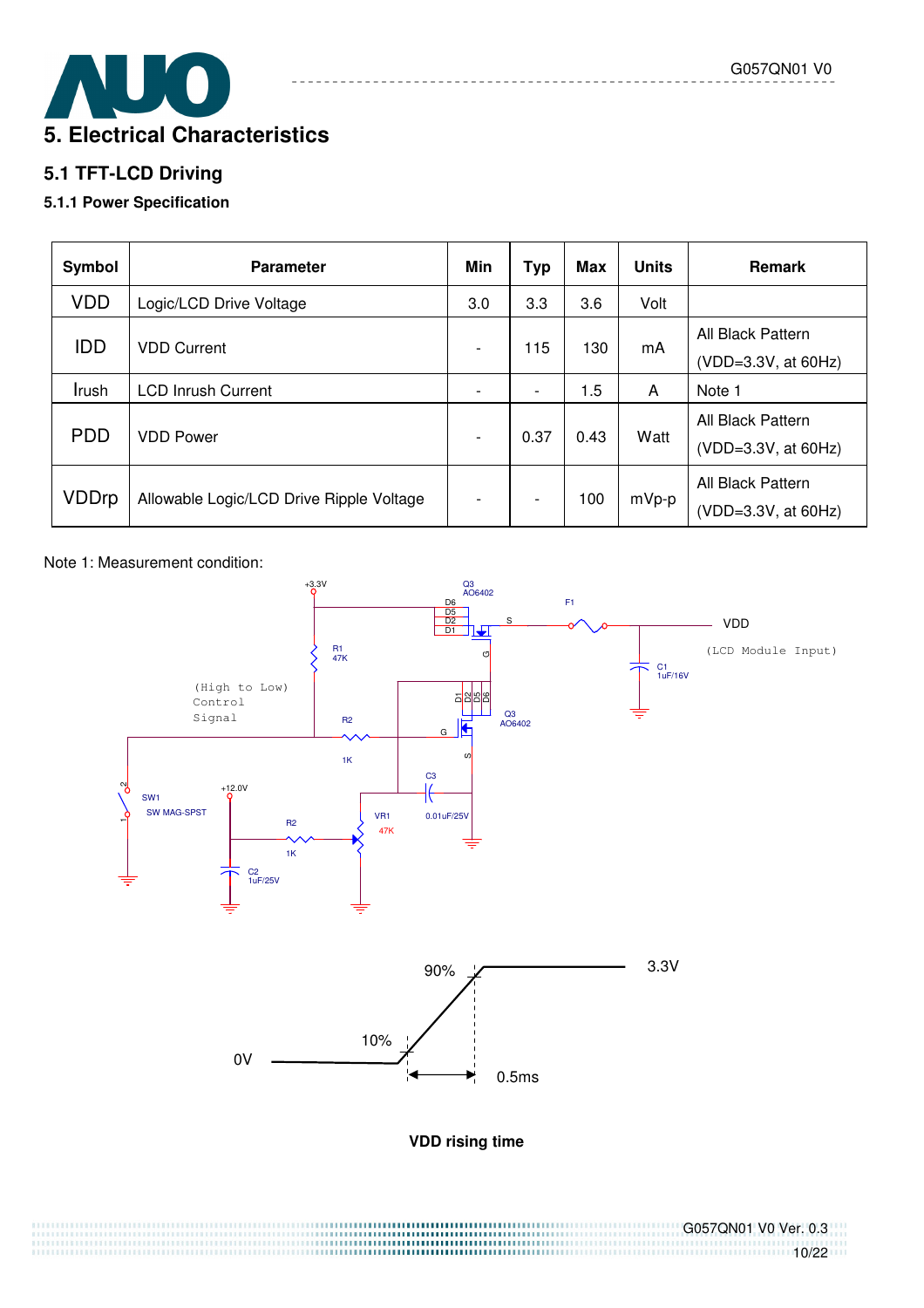

#### **5.1.2 Signal Electrical Characteristics**

Input signals shall be low or Hi-Z state when VDD is off.

| <b>Parameter</b>        |      | Symbol     | Min.   | Typ. | Max.   | <b>Unit</b> | <b>Remarks</b> |
|-------------------------|------|------------|--------|------|--------|-------------|----------------|
| Logic Input Voltage for | High | VIH        | 0.7VDD |      | VDD    | Volt        |                |
| <b>Display Signals</b>  | Low  | VIL        | 0      |      | 0.3VDD | Volt        |                |
|                         | High | <b>VIH</b> | 0.7VDD |      | VDD    | Volt        |                |
| Input Voltage for RL/UD | Low  | VIL        | 0      | -    | 0.3VDD | Volt        |                |

# **5.2 Backlight Unit Driving**

#### **5.2.1 Parameter guideline for LED**

Following characteristics are measured under stable condition using a LED driving board at 25°C (Room Temperature).

| Symbol                | <b>Parameter</b>           | Min                      | Typ   | Max                      | Unit       | <b>Remark</b>                                  |
|-----------------------|----------------------------|--------------------------|-------|--------------------------|------------|------------------------------------------------|
| ΙF                    | <b>LED Forward Current</b> | $\overline{\phantom{a}}$ | 15    | 20                       | mA         | $Ta = 25^{\circ}C$                             |
|                       |                            | $\overline{\phantom{a}}$ | 28.0  | $\overline{\phantom{a}}$ | Volt       | $I_F = 15 \text{mA}$ , Ta = -30 <sup>o</sup> C |
| $V_F$                 | <b>LED Forward Voltage</b> | $\overline{\phantom{a}}$ | 26.8  | 32                       | Volt       | $I_F = 15 \text{mA}$ , Ta = 25 <sup>o</sup> C  |
|                       |                            | $\overline{\phantom{a}}$ | 26.1  | $\overline{\phantom{a}}$ | Volt       | $I_F = 15 \text{mA}$ , Ta = 85 <sup>o</sup> C  |
| PLED                  | <b>LED Power</b>           | $\overline{\phantom{a}}$ | 1.2   | $\overline{\phantom{a}}$ | Watt       |                                                |
| <b>Operating Life</b> |                            | 25000                    | 50000 |                          | <b>Hrs</b> | $I_F = 15 \text{mA}$ , Ta = 25 <sup>o</sup> C  |

Note 1: Ta means ambient temperature of TFT-LCD module.

Note 3: If G057QN01 V0 module is driven by high current or at high ambient temperature & humidity condition. The operating life will be reduced.

Note 4: Operating life means brightness goes down to 50% initial brightness. Typical operating life time is estimated data.

Note 2:  $I_F$ ,  $V_F$  are defined for one channel LED. There are total three LED channels (AN1-CA1, AN2-CA2, AN3-CA3) in back light unit. See Section 6.6 for LED Backlight Unit Interface Signal Description.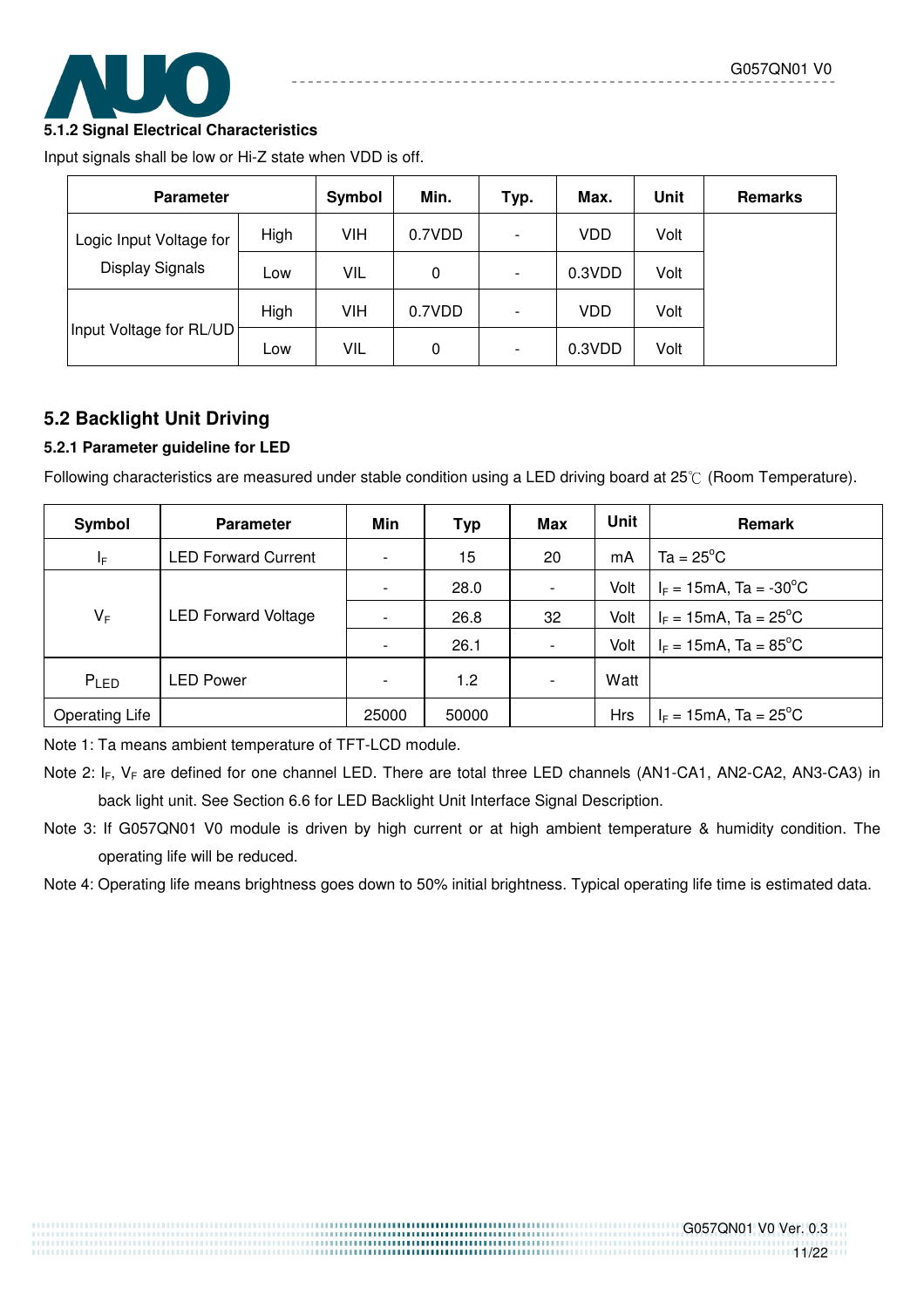

# **6.1 Pixel Format Image**

Following figure shows the relationship between input signal and LCD pixel format.

|                         | 1 <sup>st</sup><br>Pixel | 2 <sub>nd</sub><br>Pixel | . | 319th<br>Pixel           | 320th<br>Pixel         |
|-------------------------|--------------------------|--------------------------|---|--------------------------|------------------------|
| 1 <sup>st</sup><br>Line | $\mathsf{R}$<br>B<br>G   | $\mathsf{R}$<br>B<br>G   |   | R <sub>1</sub><br>G<br>B | $\mathsf{R}$<br>G<br>B |
|                         |                          |                          |   |                          |                        |
|                         |                          |                          |   |                          |                        |
|                         |                          |                          |   |                          |                        |
|                         |                          |                          |   |                          |                        |
|                         |                          |                          |   |                          |                        |
| 240th                   | $R$ G $B$ $R$            | G<br>B                   |   |                          | RGBRGB                 |
| Line                    |                          |                          |   |                          |                        |

# **6.2 Scanning Direction**

The following figures show the image seen from the front view. The arrow indicates the direction of scan.





G057QN01 V0 Ver. 0.3<br>12/22

12/22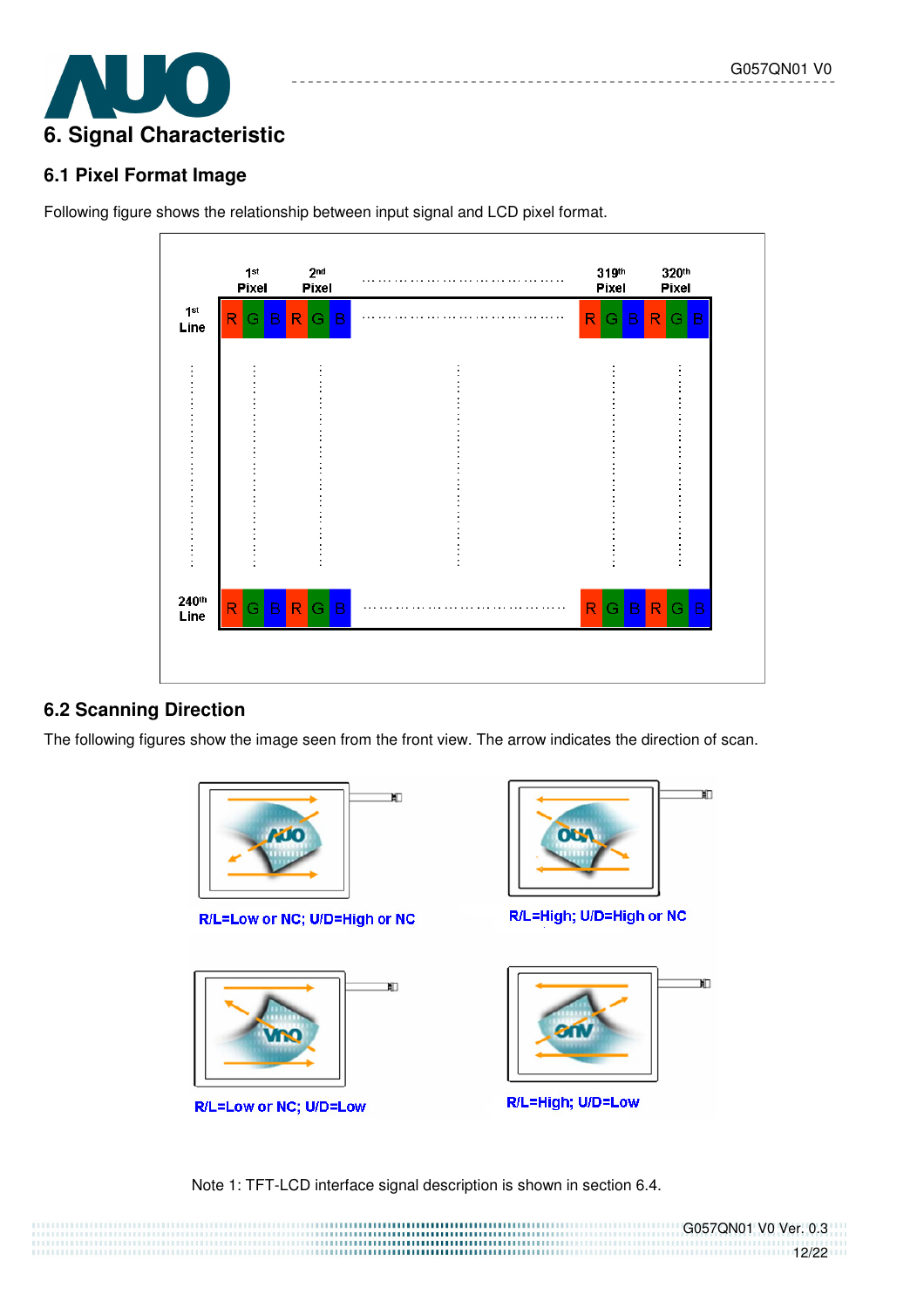# $\overline{\phantom{a}}$

# **6.3 The Input Data Format**

This product displays 262,144 colors in terms of the 64 grey levels on RGB respectively. The following table demonstrates the display of input data.

|                   |                |        |        |        |                         |        |        |        | Data signal (0 : Low level, 1: High level) |        |        |        |        |        |                         |        |        |        |                         |        |        |        |        |        |        |
|-------------------|----------------|--------|--------|--------|-------------------------|--------|--------|--------|--------------------------------------------|--------|--------|--------|--------|--------|-------------------------|--------|--------|--------|-------------------------|--------|--------|--------|--------|--------|--------|
| Display colors    |                |        |        |        | R7 R6 R5 R4 R3 R2 R1 R0 |        |        |        |                                            |        |        |        |        |        | G7 G6 G5 G4 G3 G2 G1 G0 |        |        |        | B7 B6 B5 B4 B3 B2 B1 B0 |        |        |        |        |        |        |
|                   | Black          | 0      | 0      | 0      | 0                       | 0      | 0      | 0      | 0                                          | 0      | 0      | 0      | 0      | 0      | 0                       | 0      | 0      | 0      | 0                       | 0      | 0      | 0      | 0      | 0      | 0      |
|                   | Blue           | 0      | 0      | 0      | 0                       | 0      | 0      | 0      | 0                                          | 0      | 0      | 0      | 0      | 0      | 0                       | 0      | 0      | 1      | 1                       | 1      | 1      | 1      | 1      | 1      | 1      |
|                   | Red            | 1      | 1      | 1      | 1                       | 1      | 1      | 1      | 1                                          | 0      | 0      | 0      | 0      | 0      | 0                       | 0      | 0      | 0      | 0                       | 0      | 0      | 0      | 0      | 0      | 0      |
| Basic             | Magenta        | 1      | 1      | 1      | 1                       | 1      | 1      | 1      | 1                                          | 0      | 0      | 0      | 0      | 0      | 0                       | 0      | 0      | 1      | 1                       | 1      | 1      | 1      | 1      | 1      | 1      |
| colors            | Green          | 0      | 0      | 0      | 0                       | 0      | 0      | 0      | 0                                          | 1      | 1      | 1      | 1      |        | 1                       | 1      | 1      | 0      | 0                       | 0      | 0      | 0      | 0      | 0      | 0      |
|                   | Cyan           | 0      | 0      | 0      | 0                       | 0      | 0      | 0      | 0                                          | 1      | 1      | 1      | 1      |        | 1                       | 1      | 1      | 1      | 1                       | 1      | 1      | 1      | 1      | 1      | 1      |
|                   | Yellow         | 1      | 1      | 1      | 1                       | 1      | 1      | 1      | 1                                          | 1      | 1      | 1      | 1      |        | 1                       | 1      | 1      | 0      | 0                       | 0      | 0      | 0      | 0      | 0      | 0      |
|                   | White          | 1      | 1      | 1      | 1                       | 1      | 1      | 1      | 1                                          | 1      | 1      | 1      | 1      | 1      | 1                       | 1      | 1      | 1      | 1                       | 1      | 1      | 1      | 1      | 1      | 1      |
|                   | Black          | 0      | 0      | 0      | 0                       | 0      | 0      | 0      | 0                                          | 0      | 0      | 0      | 0      | 0      | 0                       | 0      | 0      | 0      | 0                       | 0      | 0      | 0      | 0      | 0      | 0      |
|                   | Dark           | 0<br>0 | 0<br>0 | 0<br>0 | 0<br>0                  | 0<br>0 | 0<br>0 | 0<br>1 | 1<br>0                                     | 0<br>0 | 0<br>0 | 0<br>0 | 0<br>0 | 0<br>0 | 0<br>0                  | 0<br>0 | 0<br>0 | 0<br>0 | 0<br>0                  | 0<br>0 | 0<br>0 | 0<br>0 | 0<br>0 | 0<br>0 | 0<br>0 |
|                   |                |        |        |        |                         |        |        |        |                                            |        |        |        |        |        |                         |        |        |        |                         |        |        |        |        |        |        |
| Red               |                |        |        |        |                         |        |        |        |                                            |        |        |        |        |        |                         |        |        |        |                         |        |        |        |        |        |        |
| grayscale         | bright         |        |        |        |                         |        |        |        |                                            |        |        |        |        |        |                         |        |        |        |                         |        |        |        |        |        |        |
|                   |                | 1      | 1      | 1      |                         |        |        | 0      | 1                                          | 0      | 0      | 0      | 0      | 0      | 0                       | 0      | 0      | 0      | 0                       | 0      | 0      | 0      | 0      | 0      | 0      |
|                   |                | 1      | 1      | 1      | 1                       | 1      | 1      | 1      | 0                                          | 0      | 0      | 0      | 0      | 0      | 0                       | 0      | 0      | 0      | 0                       | 0      | 0      | 0      | 0      | 0      | 0      |
|                   | Red            | 1      | 1      | 1      | 1                       | 1      | 1      | 1      | 1                                          | 0      | 0      | 0      | 0      | 0      | 0                       | 0      | 0      | 0      | 0                       | 0      | 0      | 0      | 0      | 0      | 0      |
|                   | Black          | 0      | 0      | 0      | 0                       | 0      | 0      | 0      | 0                                          | 0      | 0      | 0      | 0      | 0      | 0                       | 0      | 0      | 0      | 0                       | 0      | 0      | 0      | 0      | 0      | 0      |
|                   |                | 0      | 0      | 0      | 0                       | 0      | 0      | 0      | 0                                          | 0      | 0      | 0      | 0      | 0      | 0                       | 0      | 1      | 0      | 0                       | 0      | 0      | 0      | 0      | 0      | 0      |
|                   | Dark           | 0      | 0      | 0      | 0                       | 0      | 0      | 0      | 0                                          | 0      | 0      | 0      | 0      | 0      | 0                       | 1      | 0      | 0      | 0                       | 0      | 0      | 0      | 0      | 0      | 0      |
| Green             |                |        |        |        |                         |        |        |        |                                            |        |        |        |        |        |                         |        |        |        |                         |        |        |        |        |        |        |
| grayscale         |                |        |        |        |                         |        |        |        |                                            |        |        |        |        |        |                         |        |        |        |                         |        |        |        |        |        |        |
|                   | bright         |        |        |        |                         |        |        |        |                                            |        | 1      |        |        |        |                         |        |        |        |                         |        |        |        |        |        |        |
|                   |                | 0<br>0 | 0<br>0 | 0<br>0 | 0<br>0                  | 0<br>0 | 0<br>0 | 0<br>0 | 0<br>0                                     | 1      | 1      | 1      | 1      |        | 1                       | 0<br>1 | 1<br>0 | 0<br>0 | 0<br>0                  | 0<br>0 | 0<br>0 | 0<br>0 | 0<br>0 | 0<br>0 | 0<br>0 |
|                   |                | 0      | 0      | 0      | 0                       | 0      | 0      | 0      | 0                                          | 1      | 1      | 1      | 1      | 1      | 1                       | 1      | 1      | 0      | 0                       | 0      | 0      | 0      | 0      | 0      | 0      |
|                   | Green<br>Black | 0      | 0      | 0      | 0                       | 0      | 0      | 0      | 0                                          | 0      | 0      | 0      | 0      | 0      | 0                       | 0      | 0      | 0      | 0                       | 0      | 0      | 0      | 0      | 0      | 0      |
|                   |                | 0      | 0      | 0      | 0                       | 0      | 0      | 0      | 0                                          | 0      | 0      | 0      | 0      | 0      | 0                       | 0      | 0      | 0      | 0                       | 0      | 0      | 0      | 0      | 0      | 1      |
|                   | Dark           | 0      | 0      | 0      | 0                       | 0      | 0      | 0      | 0                                          | 0      | 0      | 0      | 0      | 0      | 0                       | 0      | 0      | 0      | 0                       | 0      | 0      | 0      | 0      | 1      | 0      |
|                   |                |        |        |        |                         |        |        |        |                                            |        |        |        |        |        |                         |        |        |        |                         |        |        |        |        |        |        |
| Blue<br>grayscale |                |        |        |        |                         |        |        |        |                                            |        |        |        |        |        |                         |        |        |        |                         |        |        |        |        |        |        |
|                   | bright         |        |        |        |                         |        |        |        |                                            |        |        |        |        |        |                         |        |        |        |                         |        |        |        |        |        |        |
|                   |                | 0      | 0      | 0      | 0                       | 0      | 0      | 0      | 0                                          | 0      | 0      | 0      | 0      | 0      | 0                       | 0      | 0      | 1      | 1                       |        |        |        |        | 0      | 1      |
|                   |                | 0      | 0      | 0      | 0                       | 0      | 0      | 0      | 0                                          | 0      | 0      | 0      | 0      | 0      | 0                       | 0      | 0      | 1      | 1                       |        |        |        | 1      | 1      | 0      |
|                   | Blue           | 0      | 0      | 0      | 0                       | 0      | 0      | 0      | 0                                          | 0      | 0      | 0      | 0      | 0      | 0                       | 0      | 0      | 1      | 1                       |        | 1      | 1      | 1      | 1      | 1      |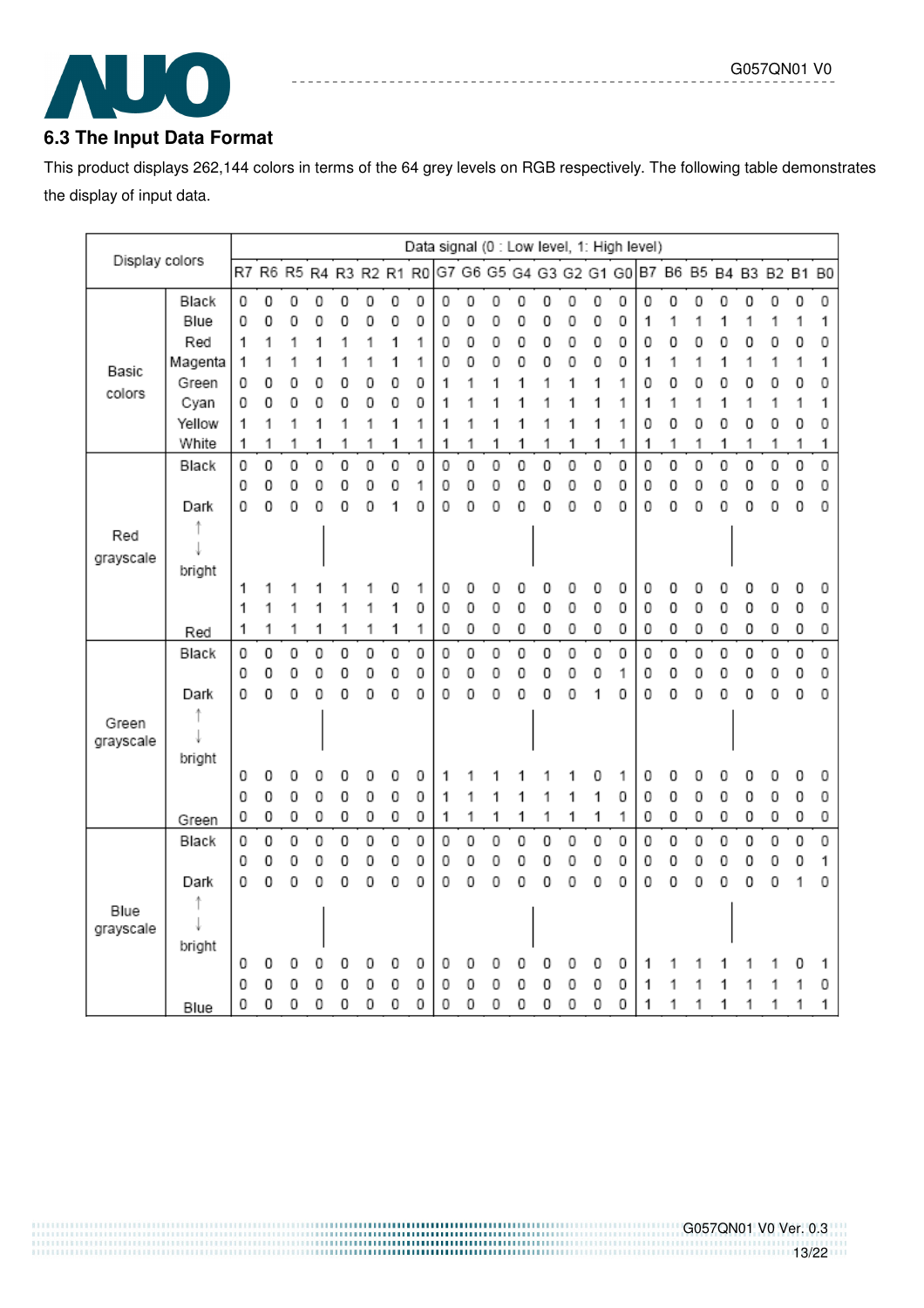

# **6.4 TFT- LCD Interface Signal Description**

| PIN No. | Symbol         | <b>Pin Description</b>                                 |
|---------|----------------|--------------------------------------------------------|
| 1       | GND            | Ground                                                 |
| 2       | <b>DOTCLK</b>  | Dot clock                                              |
| З       | NC.            | <b>NC</b>                                              |
| 4       | NC.            | NC.                                                    |
| 5       | <b>GND</b>     | Ground                                                 |
| 6       | R <sub>0</sub> | Red data (LSB)                                         |
| 7       | R1             | Red data                                               |
| 8       | R <sub>2</sub> | Red data                                               |
| 9       | R3             | Red data                                               |
| 10      | R4             | Red data                                               |
| 11      | R5             | Red data (MSB)                                         |
| 12      | GND            | Ground                                                 |
| 13      | GO             | Green data (LSB)                                       |
| 14      | G1             | Green data                                             |
| 15      | G <sub>2</sub> | Green data                                             |
| 16      | G3             | Green data                                             |
| 17      | G4             | Green data                                             |
| 18      | G5             | Green data (MSB)                                       |
| 19      | GND            | Ground                                                 |
| 20      | B <sub>0</sub> | Blue data (LSB)                                        |
| 21      | <b>B1</b>      | Blue data                                              |
| 22      | B <sub>2</sub> | Blue data                                              |
| 23      | B3             | Blue data                                              |
| 24      | B4             | Blue data                                              |
| 25      | B5             | Blue data (MSB)                                        |
| 26      | GND            | Ground                                                 |
| 27      | DE             | Data Enable Signal                                     |
| 28      | VDD            | Power supply (3.3V Typ. ONLY)                          |
| 29      | VDD            | Power supply (3.3V Typ. ONLY)                          |
| 30      | R/L            | Horizontal reverse scan                                |
|         |                | (Low or NC → Normal; High → Right & Left Reverse Scan) |
| 31      | U/D            | Vertical reverse scan                                  |
|         |                | (High or NC → Normal; Low → Up & Down Reverse Scan)    |
| 32      | NC.            | ΝC                                                     |
| 33      | GND            | Ground                                                 |

-------------------------------

Note 1: "Low" stands for 0V. "High" stands for 3.3V. "NC" stands for "No Connection".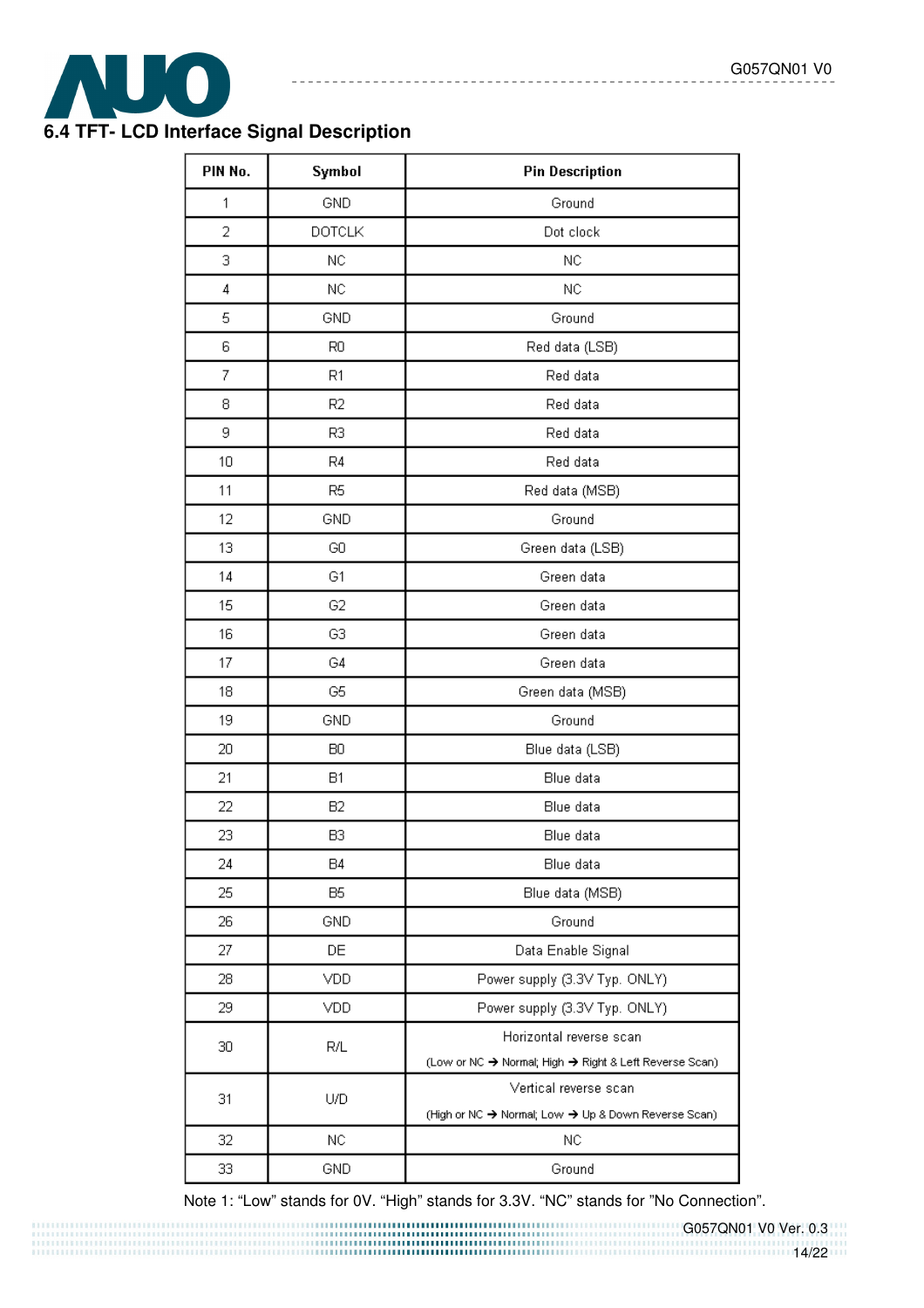# **6.5 TFT- LCD Interface Timing**

#### **6.5.1 Timing Characteristics**

#### DE mode only

| <b>Signal</b>                       | Symbol                | Min.                       | Typ.       | Max. | Unit       | Remark       |       |
|-------------------------------------|-----------------------|----------------------------|------------|------|------------|--------------|-------|
| Clock frequency (DOTCLK)            | $1/ T_{\text{CLOCK}}$ | 6.2                        | 6.4        | 12.1 | <b>MHz</b> | Note1        |       |
| Period<br><b>Horizontal Section</b> |                       | Tн                         | 406<br>408 |      | 560        |              |       |
|                                     | Active                | $T_{HD}$                   | 320        |      |            | <b>CLOCK</b> | Note1 |
|                                     | Blanking              | $T_{HB}$                   | 86         | 88   | 240        |              |       |
| <b>Vertical Section</b>             | Period                | ${\sf T}_{\sf V}$          | 254        | 263  | 360        |              |       |
|                                     | Active                | $\mathsf{T}_{\mathsf{VD}}$ |            | 240  |            | $T_{LINE}$   | Note1 |
|                                     | <b>Blanking</b>       | $\mathsf{T}_{\mathsf{VB}}$ | 14         | 23   | 120        |              |       |

Note 1: Recommended frame rate is 60 Hz.

#### **6.5.2 Input Timing Diagram**

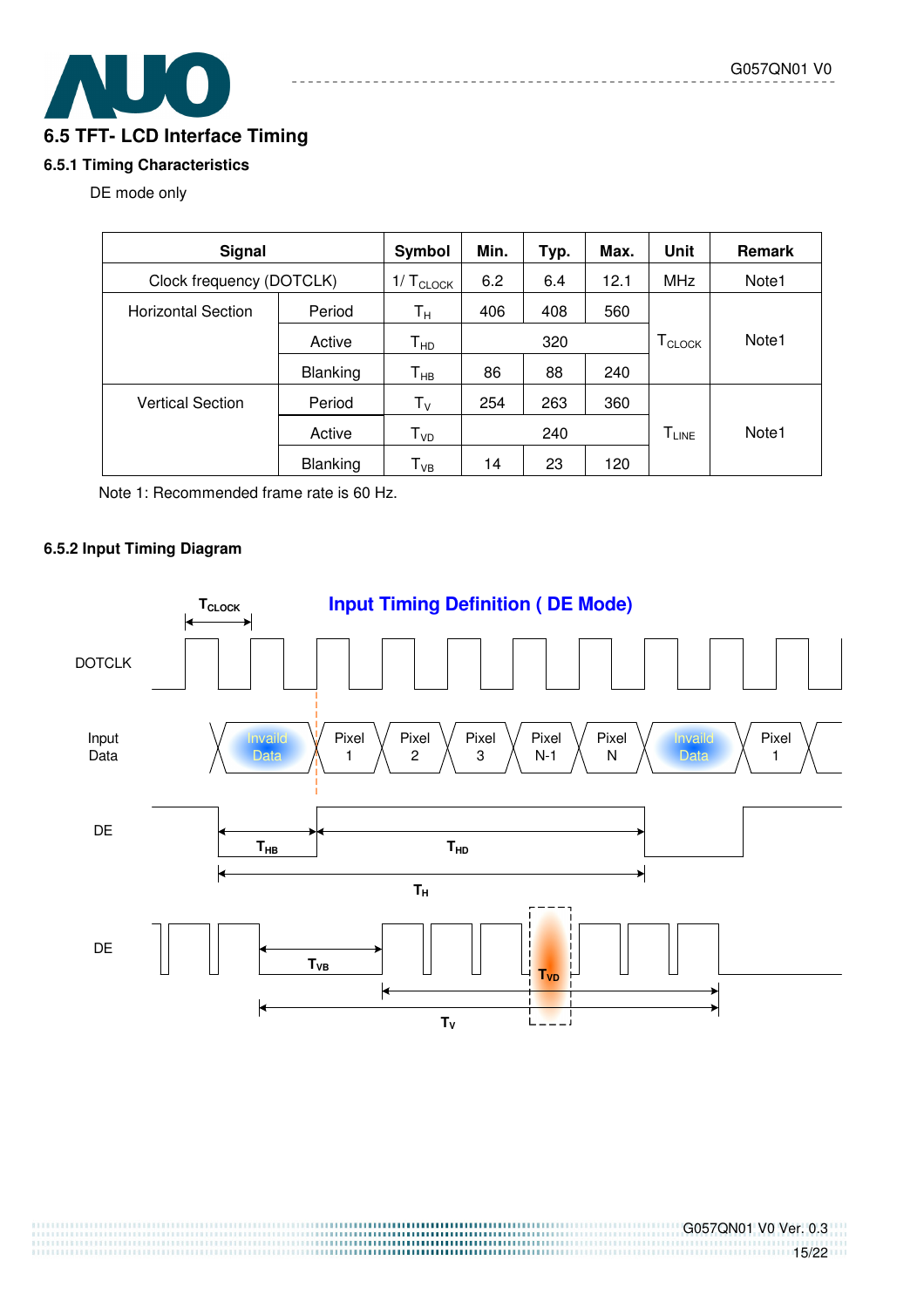

### **6.6 LED Backlight Unit Interface Signal Description**

| Pin# | Symbol          | <b>Pin Description</b> |
|------|-----------------|------------------------|
|      | AN <sub>1</sub> | Channel 1 LED anode    |
| 2    | AN <sub>2</sub> | Channel 2 LED anode    |
| 3    | AN3             | Channel 3 LED anode    |
|      | CA <sub>1</sub> | Channel 1 LED cathode  |
| 5    | CA <sub>2</sub> | Channel 2 LED cathode  |
| հ    | CA3             | Channel 3 LED cathode  |

 $- - - - - -$ 

#### **6.7 Power ON/OFF Sequence**

VDD power, LCD interface signals and backlight on/off sequence are shown in the following chart. Signals from any system shall be Hi-Z state or low level when VDD is off.



# **Power ON/OFF sequence timing**

| <b>Parameter</b> | Min. | Typ. | Max. | <b>Units</b> |
|------------------|------|------|------|--------------|
| T1               | 0.5  |      | 10   | ms           |
| T <sub>2</sub>   | 0    | -    | 50   | ms           |
| T <sub>3</sub>   | 0    |      | 50   | ms           |
| <b>T4</b>        | 0    | -    | 10   | ms           |
| T <sub>5</sub>   | 200  |      |      | ms           |
| T <sub>6</sub>   | 200  |      | -    | ms           |
| Τ7               | 500  |      | -    | ms           |

ON/OFF sequence should be applied to avoid abnormal function in the display. Please make sure to turn off the power when you plug the cable into the input connector or pull the cable out of the connector.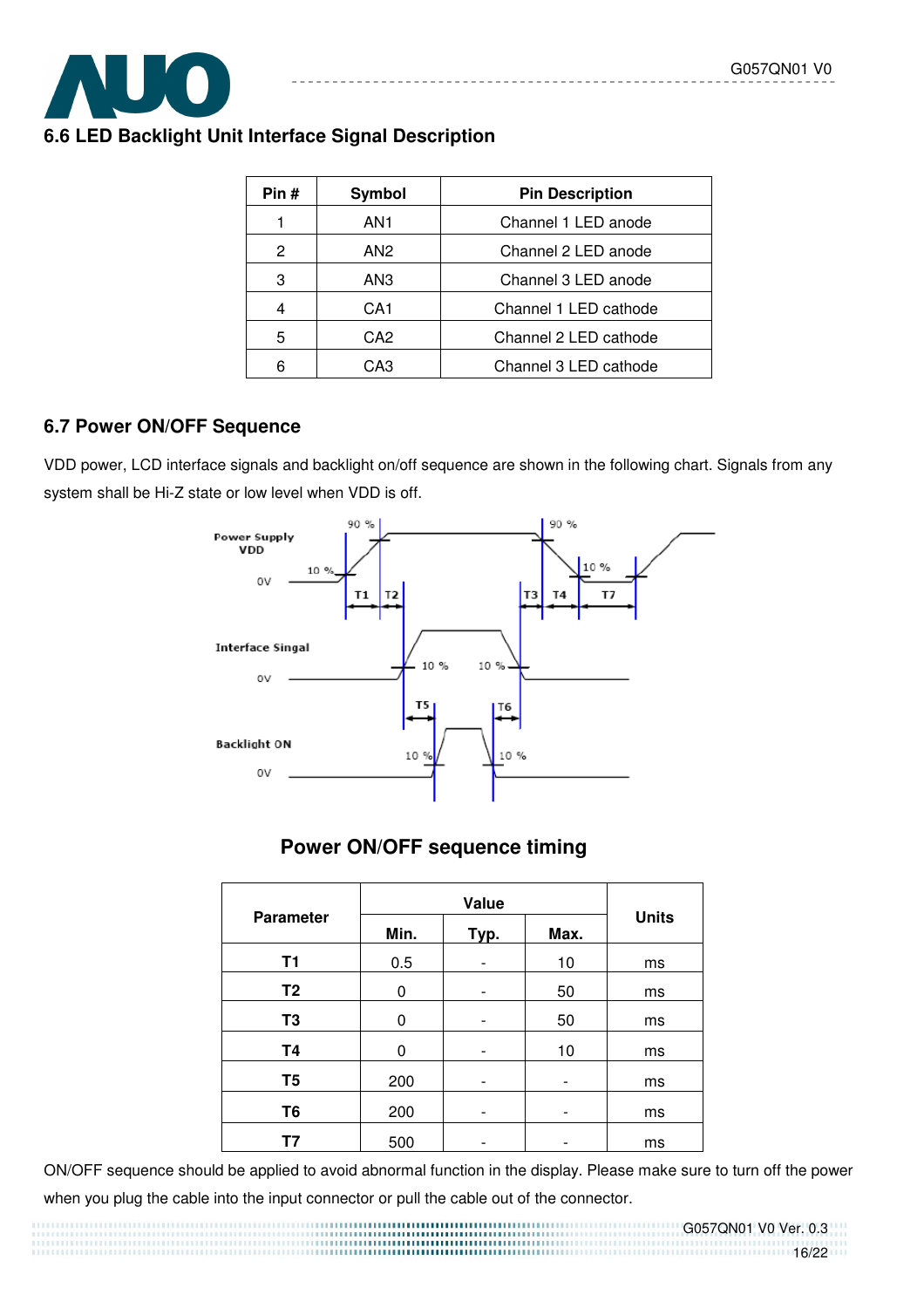

# **7. Connector & Pin Assignment**

# **7.1 TFT- LCD Signal (CN1): LCD Connector**

| <b>Manufacturer</b>                  | Starconn or compatible           |
|--------------------------------------|----------------------------------|
| <b>Mating Connecter Model Number</b> | 089H33-000100-G2-R or compatible |

\_\_\_\_\_\_\_\_\_\_\_\_

---------------

| Pin#           | Symbol         | Pin#            | <b>Symbol</b>  | Pin# | <b>Symbol</b>  |
|----------------|----------------|-----------------|----------------|------|----------------|
|                | <b>GND</b>     | 12 <sub>2</sub> | <b>GND</b>     | 23   | B <sub>3</sub> |
| $\mathbf{2}$   | <b>DOTCLK</b>  | 13              | G <sub>0</sub> | 24   | B4             |
| 3              | <b>NC</b>      | 14              | G <sub>1</sub> | 25   | B <sub>5</sub> |
| $\overline{4}$ | <b>NC</b>      | 15              | G <sub>2</sub> | 26   | <b>GND</b>     |
| 5              | <b>GND</b>     | 16              | G <sub>3</sub> | 27   | <b>DE</b>      |
| 6              | R <sub>0</sub> | 17              | G <sub>4</sub> | 28   | <b>VDD</b>     |
| 7              | R1             | 18              | G <sub>5</sub> | 29   | <b>VDD</b>     |
| 8              | R <sub>2</sub> | 19              | <b>GND</b>     | 30   | R/L            |
| 9              | R <sub>3</sub> | 20              | B <sub>0</sub> | 31   | U/D            |
| 10             | R <sub>4</sub> | 21              | B <sub>1</sub> | 32   | <b>NC</b>      |
| 11             | R <sub>5</sub> | 22              | B <sub>2</sub> | 33   | <b>GND</b>     |

# **7.2 LED Backlight Unit (CN2): Backlight Connector**

| Manufacturer                         | STM or compatible           |
|--------------------------------------|-----------------------------|
| <b>Connector Model Number</b>        | P24021P6 or compatible      |
| <b>Mating Connecter Model Number</b> | SM06B-SHLS-TF or compatible |

| Pin# | Symbol | Cable color | Pin# | Symbol | Cable color  |
|------|--------|-------------|------|--------|--------------|
|      | AN1    | Red         | 4    | CA1    | White        |
| C    | AN2    | Red         | ა    | CA2    | Blue         |
| 3    | AN3    | Red         | 6    | CA3    | <b>Black</b> |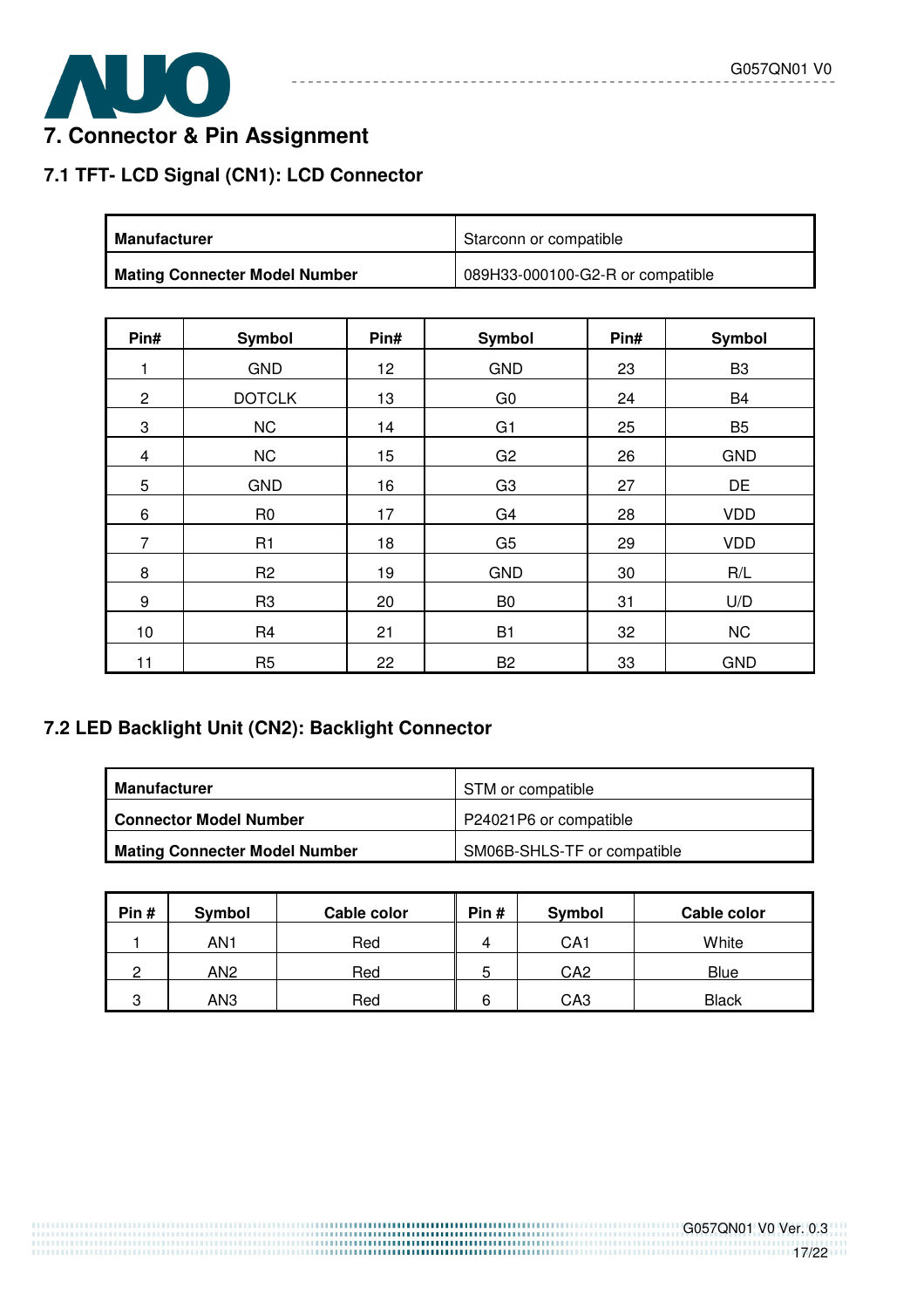

# **7.3 PIN 1 definition of CN1 and CN2**



# (Rear side of TFT-LCD)

# **8. Reliability Test Criteria**

| <b>Items</b>                         | <b>Required Condition</b>                                                      | Remark     |  |  |
|--------------------------------------|--------------------------------------------------------------------------------|------------|--|--|
| <b>Temperature Humidity Bias</b>     | 40℃/90%,300Hr                                                                  | Note 2     |  |  |
| High Temperature Operation           | 85℃,300Hr                                                                      | Note 2     |  |  |
| Low Temperature Operation            | -30℃,300Hr                                                                     | Note 2     |  |  |
| <b>High Temperature Storage</b>      | 85°C, 300 hours                                                                | Note 2     |  |  |
| Low Temperature Storage              | -30 $^\circ\!{\rm C}$ ,300 hours                                               | Note 2     |  |  |
| <b>Thermal Shock Test</b>            | 100cycles, omin ,60℃/30 min, 100cycles                                         | Note 2     |  |  |
| <b>Hot Start Test</b>                | $85^{\circ}$ /1 Hr (min.), power on/off per 5 minutes, repeat 5 times          | Note 2     |  |  |
| <b>Cold Start Test</b>               | $-30^{\circ}$ (1 Hr (min.), power on/off per 5 minutes, repeat 5 times         | Note 2     |  |  |
| <b>Shock Test</b><br>(Non-Operating) | 50G, 20ms, Half-sine wave, $(\pm X, \pm Y, \pm Z)$                             | Note 2     |  |  |
| Vibration Test<br>(Non-Operating)    | 1.5G, $10~200~10$ Hz, Sine wave, 30mins/axis, 3 direction $(X, Y, Z)$          | Note 2     |  |  |
|                                      | Contact Discharge: ±8KV, 150pF(330Ω) 1sec, 8 points, 25 times/point            | Note $1,2$ |  |  |
| <b>ESD</b>                           | Air Discharge: $\pm$ 15KV, 150pF(330 $\Omega$ ) 1sec, 8 points, 25 times/point |            |  |  |
|                                      | Operating: 14,000 ft, Ramp: 2000 ft/min, 8hrs                                  | Note 2     |  |  |
| <b>Attitude Test</b>                 | Non-operating: 40,000 ft, Ramp: 2000 ft/min, 24hrs                             |            |  |  |

Note1: According to EN61000-4-2 ESD class B criteria, some performance degradation is allowed. TFT-LCD module

is self-recoverable, no data lost and no hardware failures after test.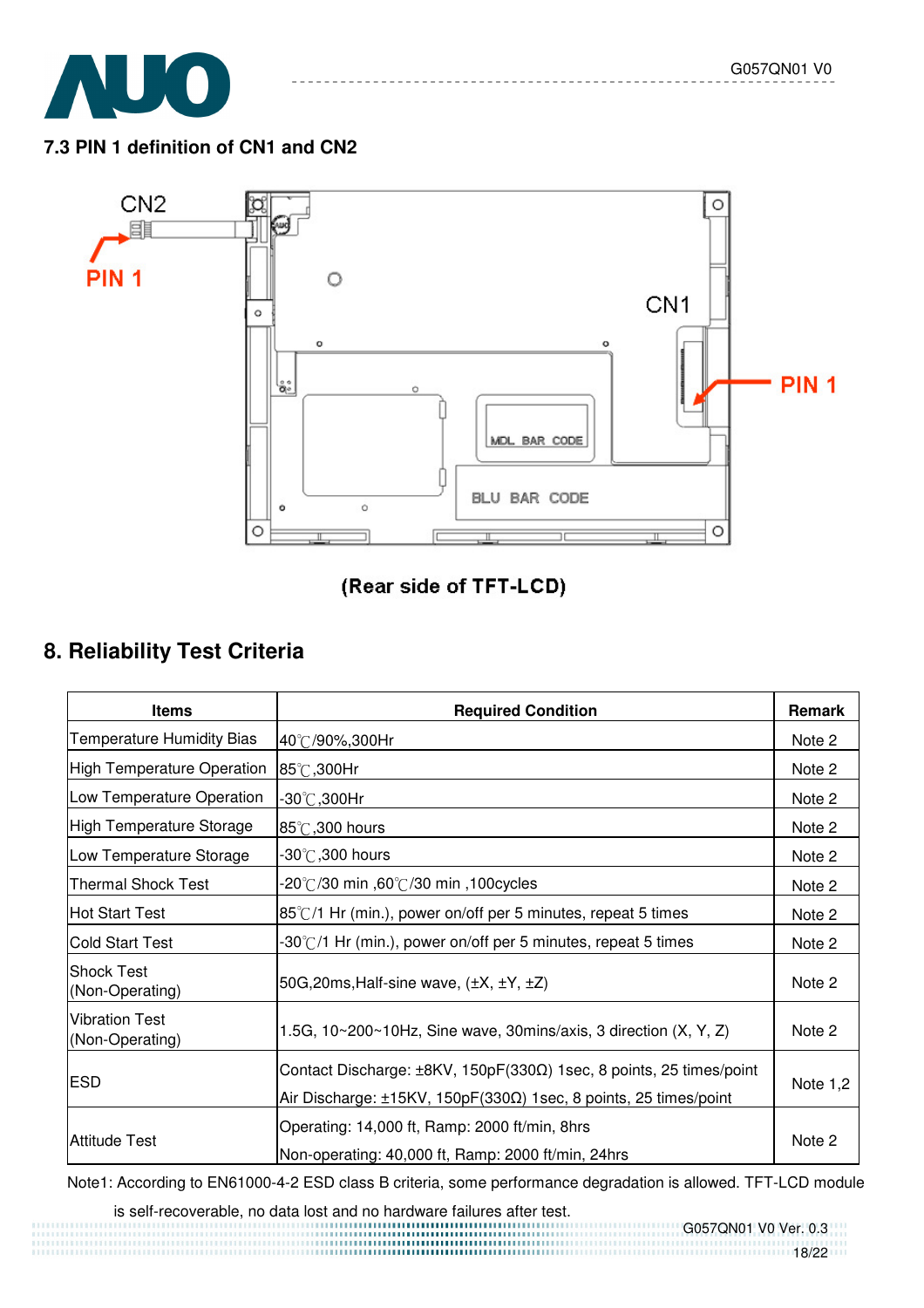

Note2:

- Water condensation is not allowed for each test items.
- Each test is done by new TFT-LCD module. Don't use the same TFT-LCD module repeatedly for reliability test.
- The reliability test is performed only to examine the TFT-LCD module capability.
- To inspect TFT-LCD module after reliability test, please store it at room temperature and room humidity for 24 hours at least in advance.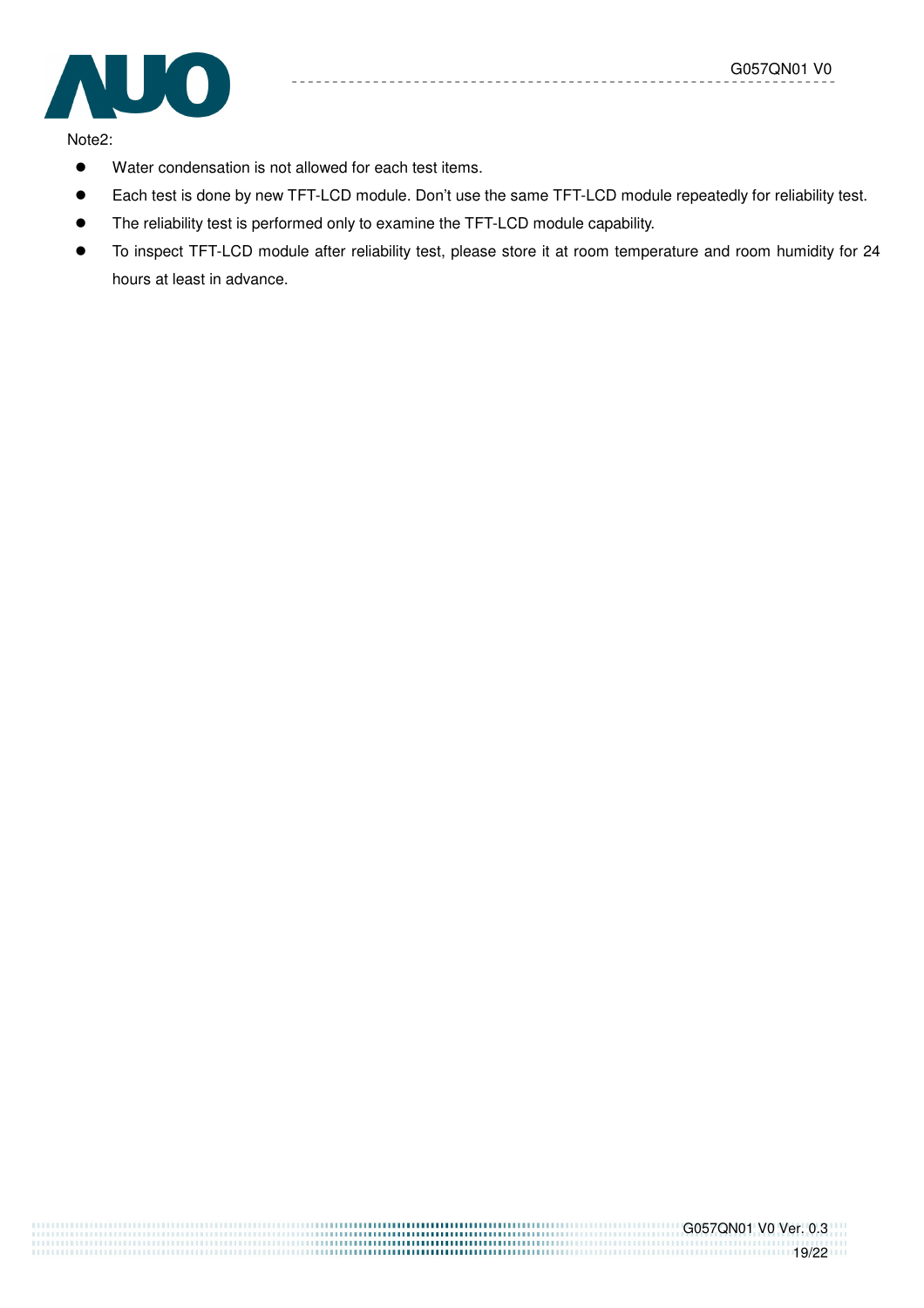

# **9. Mechanical Characteristics**

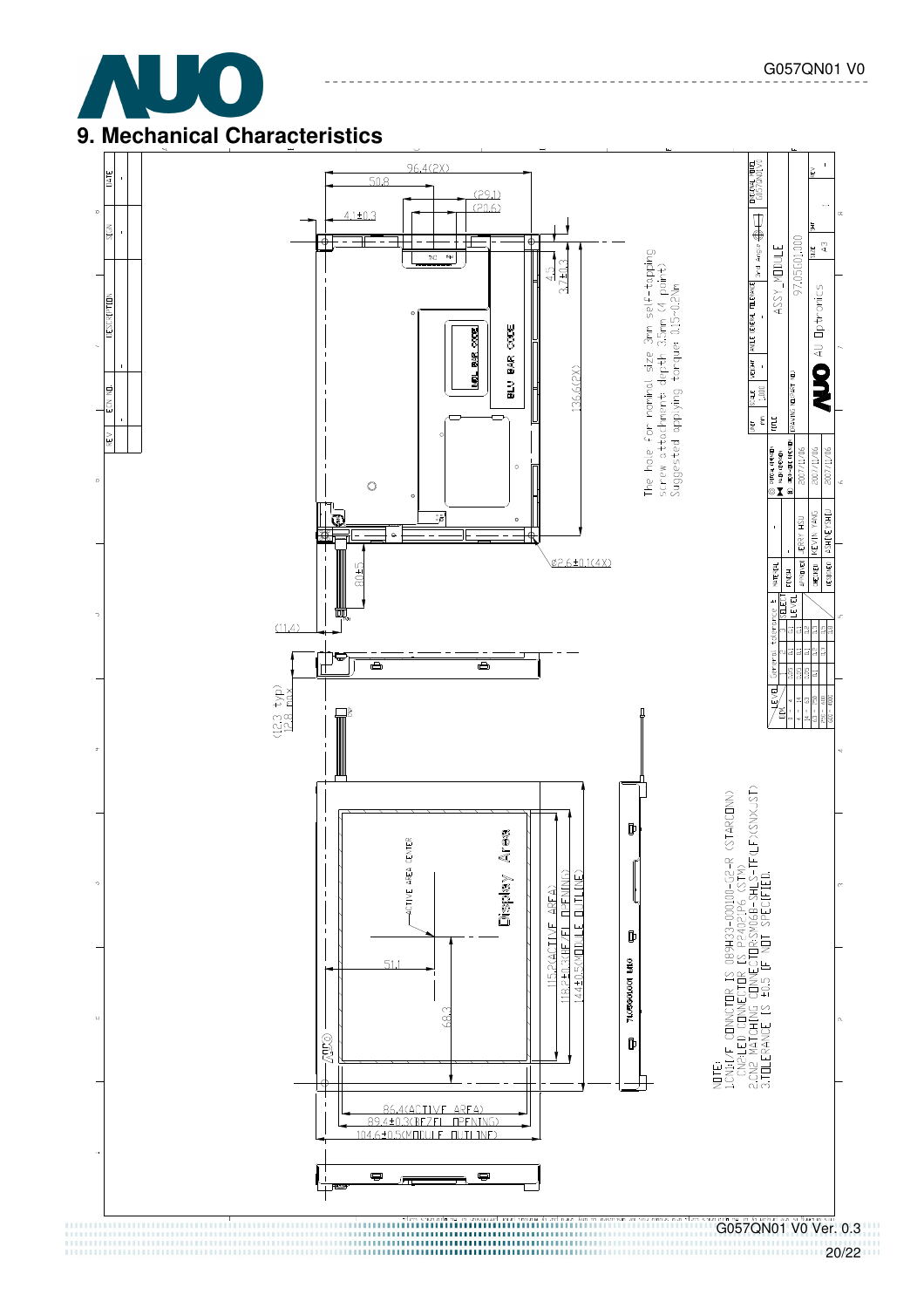

**10.1 Shipping Label (on the rear side of TFT-LCD display)** 



## **10.2 Carton Package**

Max. capacity: 60 pieces TFT-LCD module per carton Max. weight: 12.65 kg per carton Outside dimension of carton: 520(L)mm\* 340(W)mm\* 250(H)mm



21/22